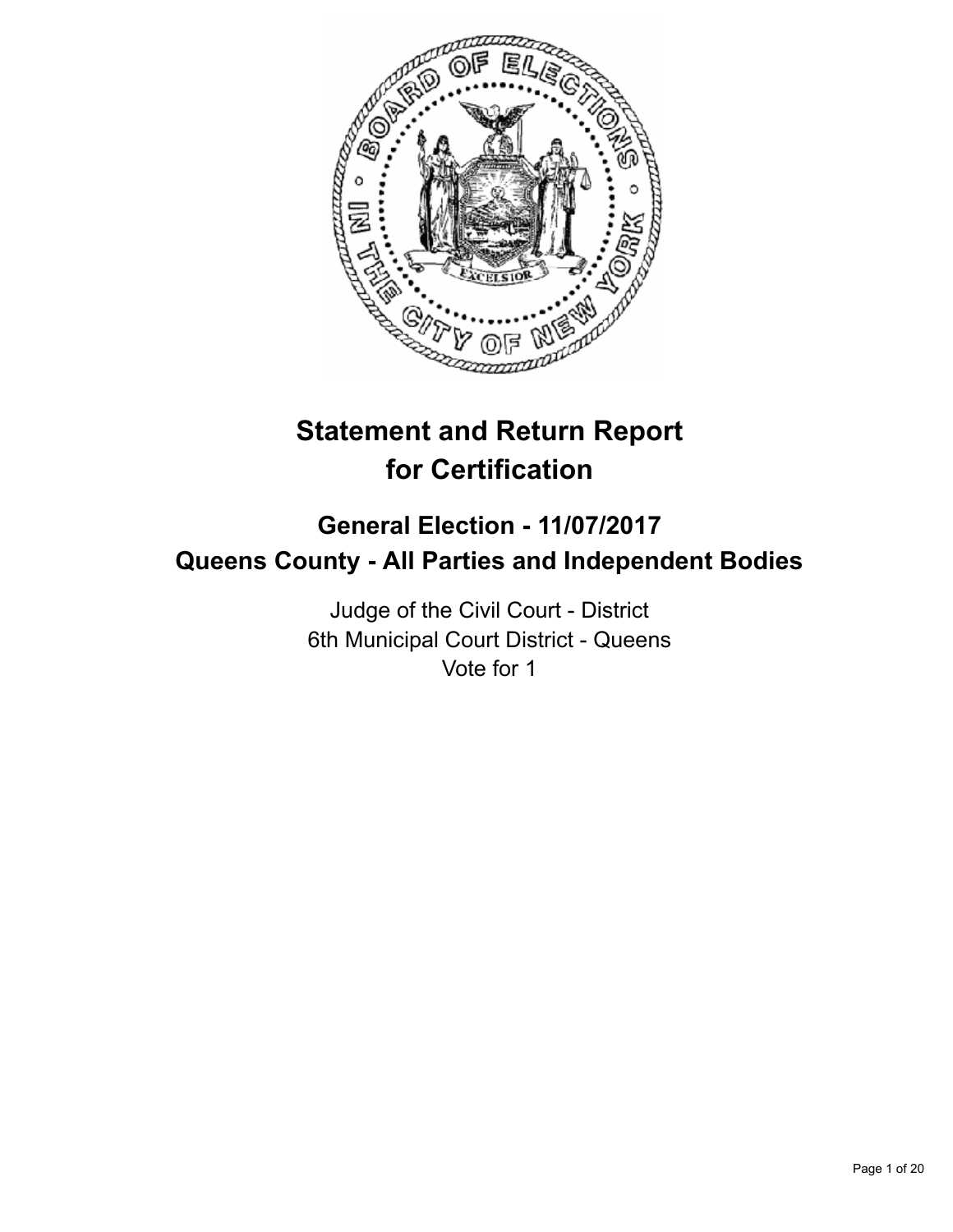

| <b>PUBLIC COUNTER</b>                                    | 4,010        |
|----------------------------------------------------------|--------------|
| <b>MANUALLY COUNTED EMERGENCY</b>                        | 0            |
| <b>ABSENTEE / MILITARY</b>                               | 151          |
| AFFIDAVIT                                                | 29           |
| <b>Total Ballots</b>                                     | 4,190        |
| Less - Inapplicable Federal/Special Presidential Ballots | 0            |
| <b>Total Applicable Ballots</b>                          | 4,190        |
| PHILLIP HOM (DEMOCRATIC)                                 | 2,792        |
| ABBEY F. GOLDSTEIN (WRITE-IN)                            | 1            |
| BART SIMPSON (WRITE-IN)                                  | 1            |
| <b>BIAGIO PILATO (WRITE-IN)</b>                          | 1            |
| <b>BO DIETL (WRITE-IN)</b>                               | 1            |
| <b>BRIAN PHILLIPS (WRITE-IN)</b>                         | 1            |
| BRIAN S. SOKOLOFF (WRITE-IN)                             | 1            |
| <b>BRUCE PRAVDA (WRITE-IN)</b>                           | 1            |
| DOUGLAS MICHAELS (WRITE-IN)                              | $\mathbf 1$  |
| FERNANDO A. CANDIA (WRITE-IN)                            | 1            |
| <b>GEORGE LEVY (WRITE-IN)</b>                            | 1            |
| <b>GREGORY LASAK (WRITE-IN)</b>                          | 1            |
| HENERY A. EHRHARDT (WRITE-IN)                            | 1            |
| JEANINE PIRRO (WRITE-IN)                                 | 1            |
| JIMMY KIMMEL (WRITE-IN)                                  | 1            |
| JOEL BLUMENFELD (WRITE-IN)                               | 1            |
| JOHN P DEPALMA (WRITE-IN)                                | 1            |
| JORGE I MONTOYA (WRITE-IN)                               | 1            |
| JOSEPH PAPAZISSIS (WRITE-IN)                             | 1            |
| MICKEY MOUSE (WRITE-IN)                                  | 1            |
| OWEN KIETZIES (WRITE-IN)                                 | 1            |
| RONALD HUZAR (WRITE-IN)                                  | 1            |
| RUDY GIULIANI (WRITE-IN)                                 | 1            |
| STEVEN WHITE (WRITE-IN)                                  | $\mathbf{1}$ |
| UNATTRIBUTABLE WRITE-IN (WRITE-IN)                       | 6            |
| UNCOUNTED WRITE-IN PER STATUTE (WRITE-IN)                | 1            |
| VICTORIA WAITHE (WRITE-IN)                               | 1            |
| <b>Total Votes</b>                                       | 2,823        |
| Unrecorded                                               | 1,367        |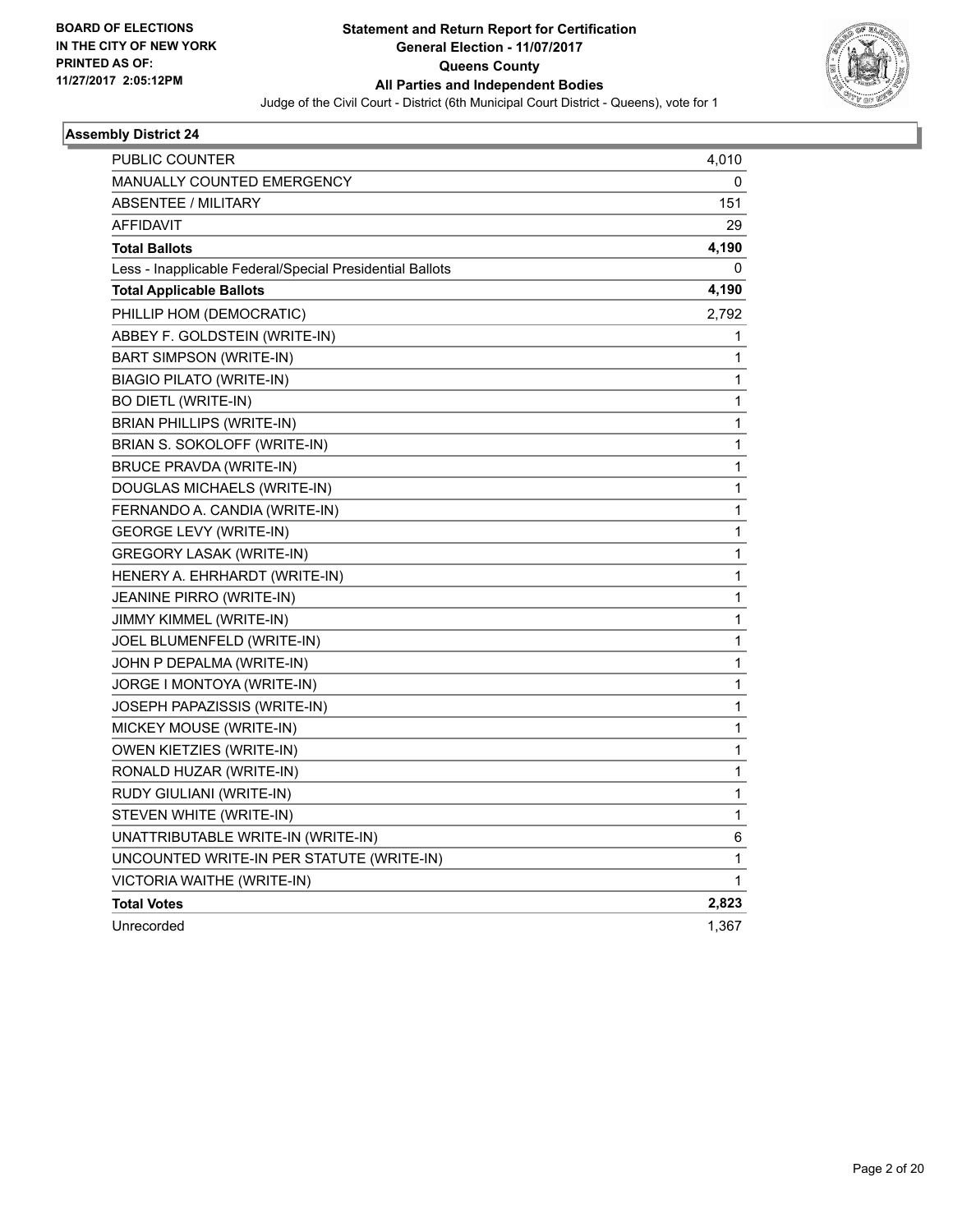

| <b>PUBLIC COUNTER</b>                                    | 13,231         |
|----------------------------------------------------------|----------------|
| MANUALLY COUNTED EMERGENCY                               | 1              |
| ABSENTEE / MILITARY                                      | 366            |
| <b>AFFIDAVIT</b>                                         | 68             |
| <b>Total Ballots</b>                                     | 13,666         |
| Less - Inapplicable Federal/Special Presidential Ballots | 0              |
| <b>Total Applicable Ballots</b>                          | 13,666         |
| PHILLIP HOM (DEMOCRATIC)                                 | 8,649          |
| ADAM GOLDSMITH (WRITE-IN)                                | 1              |
| ADRIENNE FOX (WRITE-IN)                                  | 1              |
| AKHTEM ESATOR (WRITE-IN)                                 | 1              |
| ALBERT GALATAN (WRITE-IN)                                | 1              |
| ALEXANDER GEIS (WRITE-IN)                                | 1              |
| ALISON JAMES (WRITE-IN)                                  | 1              |
| ANNA HISHTYER (WRITE-IN)                                 | 1              |
| ANTHONY WEINER (WRITE-IN)                                | 1              |
| ANTONIN SCALIA (WRITE-IN)                                | 1              |
| <b>BO DIETL (WRITE-IN)</b>                               | 1              |
| <b>BRUCE WILLIS (WRITE-IN)</b>                           | 1              |
| CHRISTOPHER PRIOR (WRITE-IN)                             | 1              |
| <b>CLARENCE KONG (WRITE-IN)</b>                          | 1              |
| DAVID DUHAN (WRITE-IN)                                   | 1              |
| DAVID EDWARD LEVY (WRITE-IN)                             | 1              |
| DAVID STANOLVICH (WRITE-IN)                              | 1              |
| DENNIS KARLIS (WRITE-IN)                                 | 1              |
| DONALD TRUMP (WRITE-IN)                                  | 1              |
| ELIJAH GREEN (WRITE-IN)                                  | 1              |
| ELIZABETH GREEN (WRITE-IN)                               | 1              |
| ELLIE REILLY (WRITE-IN)                                  | 1              |
| <b>GEORGE GEONGIADES (WRITE-IN)</b>                      | 2              |
| GIL WINOKUR (WRITE-IN)                                   | 2              |
| <b>GONG XINGAN (WRITE-IN)</b>                            | 1              |
| <b>GREG POPOVICH (WRITE-IN)</b>                          | 1              |
| GREGORY LACHAGA (WRITE-IN)                               | 2              |
| HADIN NURDIN (WRITE-IN)                                  | 1              |
| HARRY MORDSIMAN (WRITE-IN)                               | 1              |
| HOMER SIMPSON (WRITE-IN)                                 | 1              |
| HOWARD STERN (WRITE-IN)                                  | 1              |
| <b>IMRAN RIFFAT (WRITE-IN)</b>                           | 1              |
| JARED OCK (WRITE-IN)                                     | 1              |
| JASON MEDFU (WRITE-IN)                                   | 1              |
| JEANINE PIRRO (WRITE-IN)                                 | 1              |
| JOANNE WATTERS (WRITE-IN)                                | 1              |
| JOHN L. JANCE (WRITE-IN)                                 | 1              |
| JOSEPH D. EARL (WRITE-IN)                                | 1              |
| JOSEPH F. KASPER (WRITE-IN)                              | $\overline{c}$ |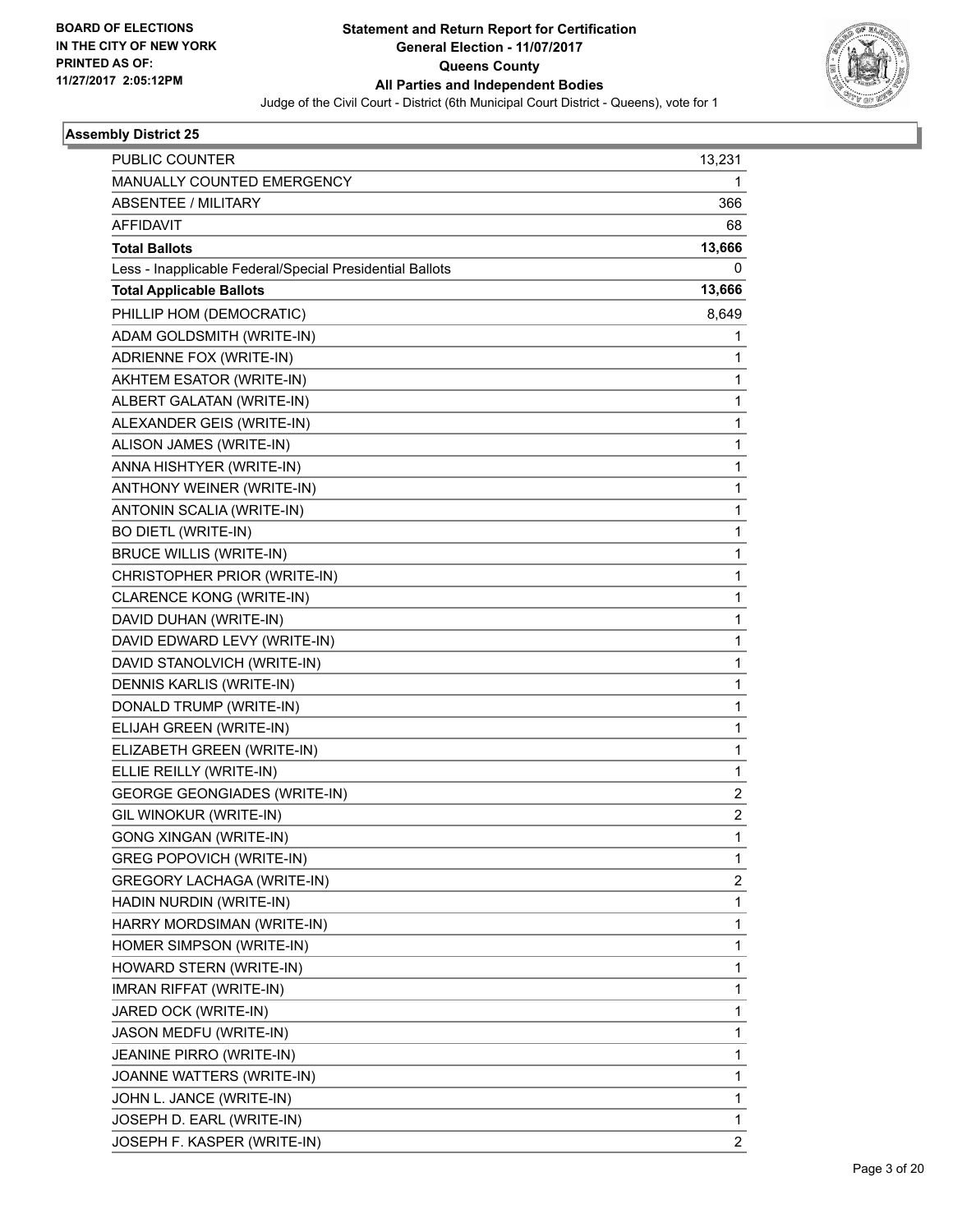

| JOSEPH R. CONCANNON (WRITE-IN)     | 1            |
|------------------------------------|--------------|
| JUDGE NAPOLITANO (WRITE-IN)        | 1            |
| JUDY SMITH (WRITE-IN)              | 1            |
| JUSTICE FLARENCE THOMAS (WRITE-IN) | $\mathbf{1}$ |
| KATHERINE GERACI (WRITE-IN)        | 1            |
| KATHLEEN N. DOHERTY (WRITE-IN)     | 2            |
| LEE BABBIN (WRITE-IN)              | $\mathbf{1}$ |
| LEE FAGAN (WRITE-IN)               | 1            |
| LILIA BALASKOS (WRITE-IN)          | 1            |
| LOUIS RUSSO (WRITE-IN)             | $\mathbf{1}$ |
| LOURDES VENTURA (WRITE-IN)         | 1            |
| MARY BESHEVE GALLO (WRITE-IN)      | 1            |
| MICHAEL J FARELI (WRITE-IN)        | $\mathbf{1}$ |
| MICHAEL NICOBSI (WRITE-IN)         | 1            |
| MICHAEL R PRESCIA (WRITE-IN)       | 1            |
| MICKEY MOUSE (WRITE-IN)            | 2            |
| MILTON FLOREZ (WRITE-IN)           | 1            |
| MINNIE MOUSE (WRITE-IN)            | 1            |
| NATHAN TENENBAUM (WRITE-IN)        | $\mathbf{1}$ |
| NECHAMA PEIKES (WRITE-IN)          | 2            |
| NEIL HECHT (WRITE-IN)              | 1            |
| NICHOLAS B. GULOTTA (WRITE-IN)     | $\mathbf{1}$ |
| NICHOLAS SEMOS (WRITE-IN)          | 1            |
| NUNZIO ARIANO (WRITE-IN)           | 1            |
| PEARL NORDLICHT (WRITE-IN)         | $\mathbf{1}$ |
| QI JIANG (WRITE-IN)                | 1            |
| RICKY BURNES (WRITE-IN)            | 1            |
| ROBERT DEROSA (WRITE-IN)           | $\mathbf{1}$ |
| ROBERT HARPER (WRITE-IN)           | 1            |
| RORY I. LANCMAN (WRITE-IN)         | 1            |
| RUDY GIULIANI (WRITE-IN)           | 2            |
| RUDY GUILIANI (WRITE-IN)           | 1            |
| RUDY GULIANI (WRITE-IN)            | 1            |
| SCOTT NAGY (WRITE-IN)              | $\mathbf{1}$ |
| SRULY PEIHES (WRITE-IN)            | 1            |
| TED RELIGIANNIS (WRITE-IN)         | 1            |
| UNATTRIBUTABLE WRITE-IN (WRITE-IN) | 43           |
| USMAN ALI CHOHAN (WRITE-IN)        | 1            |
| VINCENT CHIRICO (WRITE-IN)         | 1            |
| WAYNE LIPINSKI (WRITE-IN)          | 2            |
| ZEUS XPRECS (WRITE-IN)             | 1            |
| <b>Total Votes</b>                 | 8,779        |
| Unrecorded                         | 4,887        |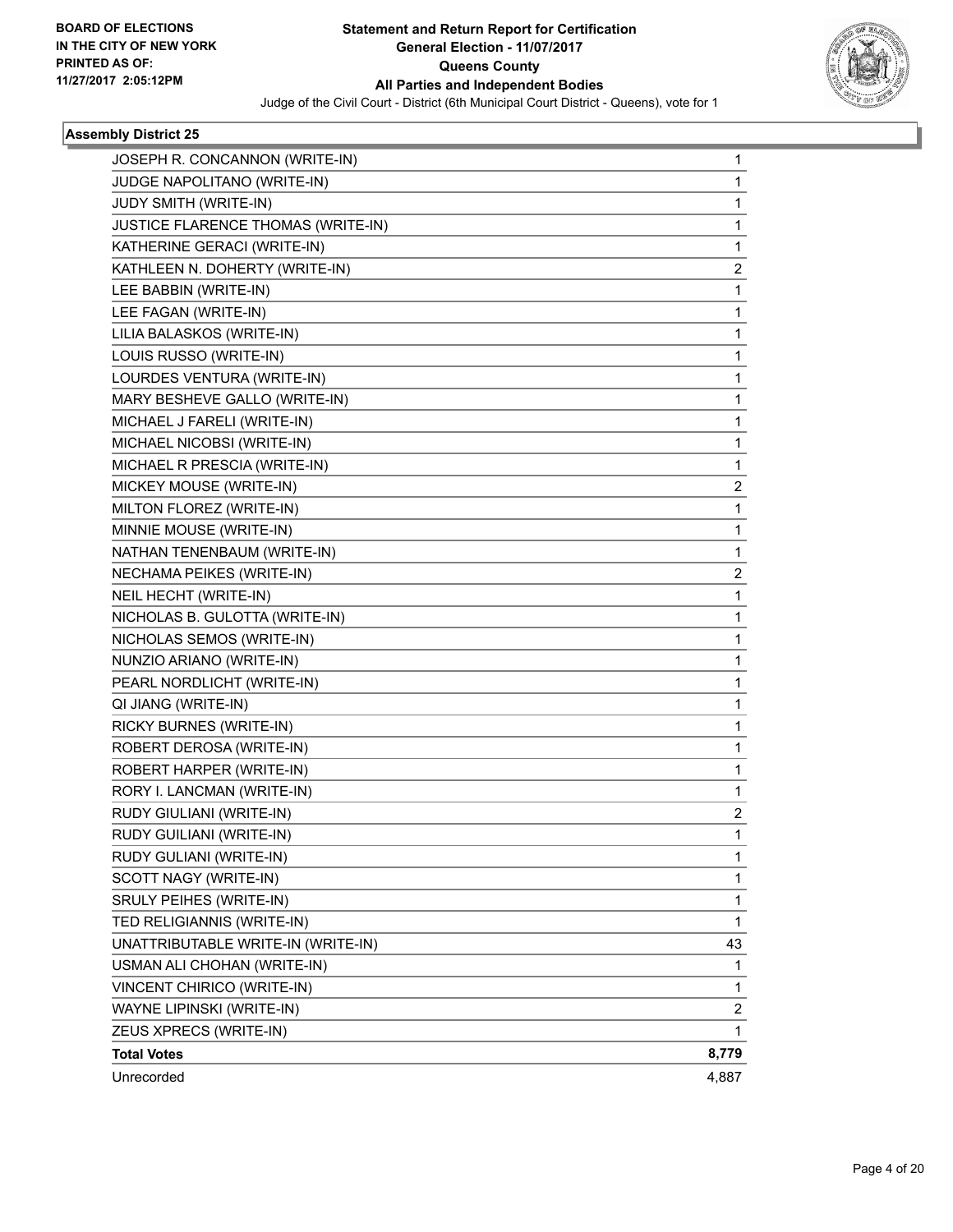

| PUBLIC COUNTER                                           | 22,799                  |
|----------------------------------------------------------|-------------------------|
| MANUALLY COUNTED EMERGENCY                               | 0                       |
| ABSENTEE / MILITARY                                      | 827                     |
| <b>AFFIDAVIT</b>                                         | 174                     |
| <b>Total Ballots</b>                                     | 23,800                  |
| Less - Inapplicable Federal/Special Presidential Ballots | 0                       |
| <b>Total Applicable Ballots</b>                          | 23,800                  |
| PHILLIP HOM (DEMOCRATIC)                                 | 14,173                  |
| AARON JUDGE (WRITE-IN)                                   | 3                       |
| ADAM LOMBARDI (WRITE-IN)                                 | 1                       |
| ADRIENNE DRUIETT (WRITE-IN)                              | 1                       |
| ALDO GASPERIN (WRITE-IN)                                 | 1                       |
| ALESSANDRO CANICATTI (WRITE-IN)                          | 1                       |
| ALFRED AMATO (WRITE-IN)                                  | 1                       |
| ALISSANDRO EDNICATTI (WRITE-IN)                          | 1                       |
| ANADEL CANALE (WRITE-IN)                                 | $\overline{2}$          |
| ANDREW BOWMAN (WRITE-IN)                                 | 1                       |
| ANGELA CALLAGHAN (WRITE-IN)                              | 1                       |
| ANNE-MARIO BAVMIS (WRITE-IN)                             | 1                       |
| ANTONIA D'AGUANNO (WRITE-IN)                             | 1                       |
| ARMEN ALIANIKAN (WRITE-IN)                               | 1                       |
| BARRY MILANO (WRITE-IN)                                  | 1                       |
| BERT FERTZ (WRITE-IN)                                    | 1                       |
| BETTY WHITE (WRITE-IN)                                   | 1                       |
| BILL VISCOVIC (WRITE-IN)                                 | 1                       |
| <b>BO DIETL (WRITE-IN)</b>                               | $\overline{\mathbf{c}}$ |
| BRIAN HOLMAN (WRITE-IN)                                  | 1                       |
| <b>BRUCE BARONOFF (WRITE-IN)</b>                         | 1                       |
| CAROLYN HABEL (WRITE-IN)                                 | 1                       |
| CHRISTOS PAPPAS (WRITE-IN)                               | 1                       |
| CORINNGS WEISBERG (WRITE-IN)                             | 1                       |
| CRAIG SACHS (WRITE-IN)                                   | 2                       |
| DAN MCLAUGHLIN (WRITE-IN)                                | 2                       |
| DANIEL O'CONNER (WRITE-IN)                               | 1                       |
| DANIEL SILVARDRON (WRITE-IN)                             | 1                       |
| DANIEL WALSH (WRITE-IN)                                  | 1                       |
| DAVID CONNER (WRITE-IN)                                  | 1                       |
| DAVID ELLIOT (WRITE-IN)                                  | 1                       |
| DAVID RIANIO (WRITE-IN)                                  | 1                       |
| DEREK KOZLOWSKI (WRITE-IN)                               | 1                       |
| DIO BRANDO (WRITE-IN)                                    | 1                       |
| DOM DADDIO (WRITE-IN)                                    | 1                       |
| DONALD TRUMP (WRITE-IN)                                  | 4                       |
| DONALD TRUMP JR (WRITE-IN)                               | 1                       |
| DONNA NEWBAWER (WRITE-IN)                                | 1                       |
| EDWARD SHOUDEN (WRITE-IN)                                | 1                       |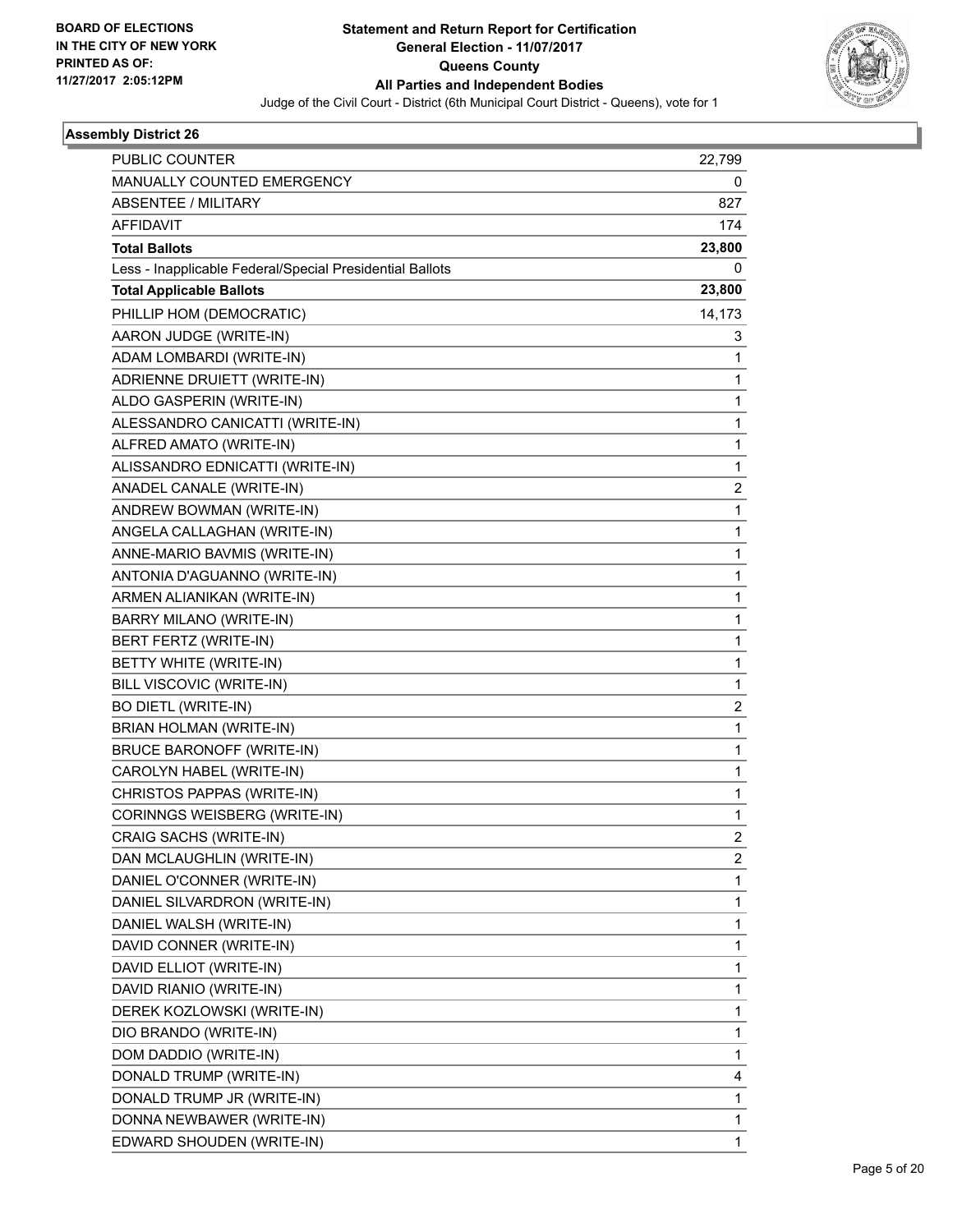

| EGIDIO TONITTO (WRITE-IN)         | 1 |
|-----------------------------------|---|
| EILEEN MCDONOUGH (WRITE-IN)       | 1 |
| ELIO FORCINA (WRITE-IN)           | 1 |
| ELLIOT NADER (WRITE-IN)           | 1 |
| FELICE LEPORE (WRITE-IN)          | 1 |
| FERNANDO VITTIGLIO (WRITE-IN)     | 1 |
| FRANK PADAVAN (WRITE-IN)          | 4 |
| FRANK SHERIDAN (WRITE-IN)         | 1 |
| FRED SILVESTRE (WRITE-IN)         | 1 |
| <b>GEOFFREY ATKINS (WRITE-IN)</b> | 1 |
| <b>GEORGE DIETZ (WRITE-IN)</b>    | 1 |
| GEORGE E. COYOY (WRITE-IN)        | 1 |
| GERARD J CASH (WRITE-IN)          | 1 |
| HARRY SASSO (WRITE-IN)            | 1 |
| HOMER SIMPSON (WRITE-IN)          | 2 |
| IGNATIUS LABARBERA (WRITE-IN)     | 1 |
| IRA STURMAN (WRITE-IN)            | 1 |
| IVAN CARLIN (WRITE-IN)            | 1 |
| JAME T. GARVEY JR (WRITE-IN)      | 1 |
| JAMES COYLE (WRITE-IN)            | 2 |
| JAMES HUANG (WRITE-IN)            | 1 |
| <b>JAMES SICILIAN (WRITE-IN)</b>  | 1 |
| JEANINE PIRRO (WRITE-IN)          | 1 |
| JEHOUL SCHULK (WRITE-IN)          | 1 |
| JENNIFER LIPPEMON (WRITE-IN)      | 1 |
| JODI ORLOW-MACKOFF (WRITE-IN)     | 1 |
| JOE LICALZI (WRITE-IN)            | 1 |
| JOE MONTALVO (WRITE-IN)           | 1 |
| JOHN BELLO (WRITE-IN)             | 1 |
| JOHN DOE (WRITE-IN)               | 1 |
| JOHN F. CAKY (WRITE-IN)           | 1 |
| JOHN F. SCHUNITY (WRITE-IN)       | 1 |
| JOHN KALATIS (WRITE-IN)           | 1 |
| JOHN KUSTAUOS (WRITE-IN)          | 1 |
| JOHN LATELLA (WRITE-IN)           | 1 |
| JOHN T PAPPAS (WRITE-IN)          | 1 |
| JOHN T. PAPPAS (WRITE-IN)         | 1 |
| JOHN YACOVONN (WRITE-IN)          | 1 |
| JOSEPH CHIANTELLA (WRITE-IN)      | 1 |
| JOSEPH F. KASPER (WRITE-IN)       | 1 |
| JOSEPH MATTONE (WRITE-IN)         | 1 |
| JUDGE JUDY (WRITE-IN)             | 2 |
| <b>JUSTIN GRILL (WRITE-IN)</b>    | 1 |
| <b>KEN STEIN (WRITE-IN)</b>       | 1 |
| KEVIN ZEH (WRITE-IN)              | 1 |
| KIM JONG UN (WRITE-IN)            | 1 |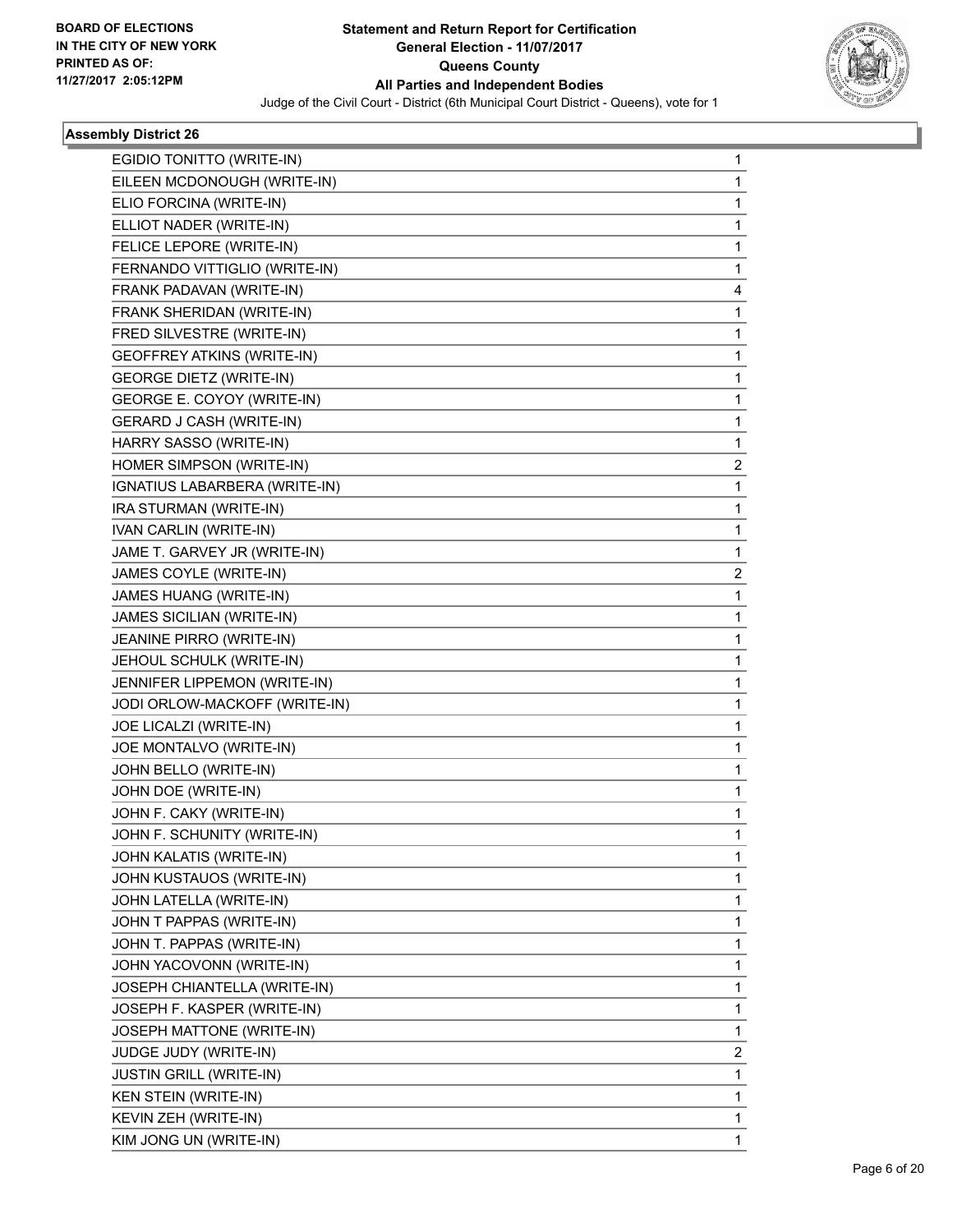

| KIMBERLY CONOR (WRITE-IN)     | 1 |
|-------------------------------|---|
| KRISTAPS PORZINGIS (WRITE-IN) | 1 |
| LAWRENCE DOYLE (WRITE-IN)     | 1 |
| LEE MAZZILLI (WRITE-IN)       | 1 |
| LEO TREIBER (WRITE-IN)        | 3 |
| LIAM HIGGINS (WRITE-IN)       | 1 |
| LOUIS AVELLINO (WRITE-IN)     | 1 |
| MAIA SARIDIS (WRITE-IN)       | 1 |
| MARC WASTELL (WRITE-IN)       | 1 |
| MARGARET CROWLEY (WRITE-IN)   | 1 |
| MARIO LORE (WRITE-IN)         | 1 |
| MARK MEUGELLUZZO (WRITE-IN)   | 1 |
| MARTIN MURPHY (WRITE-IN)      | 1 |
| MARVIN JEFFICAT (WRITE-IN)    | 1 |
| MARY C. VORAH (WRITE-IN)      | 1 |
| MARYBETH RICHROATH (WRITE-IN) | 1 |
| MATTHEW COHEN (WRITE-IN)      | 1 |
| MATTHEW D. STUPPS (WRITE-IN)  | 1 |
| MAXIIMILIAN ONERCI (WRITE-IN) | 1 |
| MAYA E. KOROUCH (WRITE-IN)    | 1 |
| MICHAEL DUCROISET (WRITE-IN)  | 1 |
| MICHAEL JACKSON (WRITE-IN)    | 1 |
| MICHAEL MCGRATH (WRITE-IN)    | 1 |
| MICHAEL SKROKOV (WRITE-IN)    | 2 |
| MICHAEL V. GRASSO (WRITE-IN)  | 1 |
| MICKEY MOUSE (WRITE-IN)       | 2 |
| MIKE GRASSO (WRITE-IN)        | 1 |
| MILTON DAVIS (WRITE-IN)       | 1 |
| NICHOLOS BURKE (WRITE-IN)     | 1 |
| PAUL A. VALLONE (WRITE-IN)    | 1 |
| PAUL SILOMON (WRITE-IN)       | 1 |
| PAUL SOLOMON (WRITE-IN)       | 3 |
| PAULINE HEALY (WRITE-IN)      | 1 |
| PEE WEE HERMAN (WRITE-IN)     | 1 |
| PERRY ARGYROS (WRITE-IN)      | 1 |
| PETER VALLONE (WRITE-IN)      | 1 |
| PHIL MCCRACKIN (WRITE-IN)     | 1 |
| PHILIP M. MCGRORY (WRITE-IN)  | 1 |
| RAY MELILLO (WRITE-IN)        | 1 |
| ROBERT ANICN (WRITE-IN)       | 1 |
| RODOULF GIULIANI (WRITE-IN)   | 1 |
| RUDY GIULIANI (WRITE-IN)      | 1 |
| RUDY GULIANI (WRITE-IN)       | 1 |
| SALOM SUH (WRITE-IN)          | 1 |
| SOCRATES VOURKAS (WRITE-IN)   | 1 |
| STEPHEN TEMPESTA (WRITE-IN)   | 1 |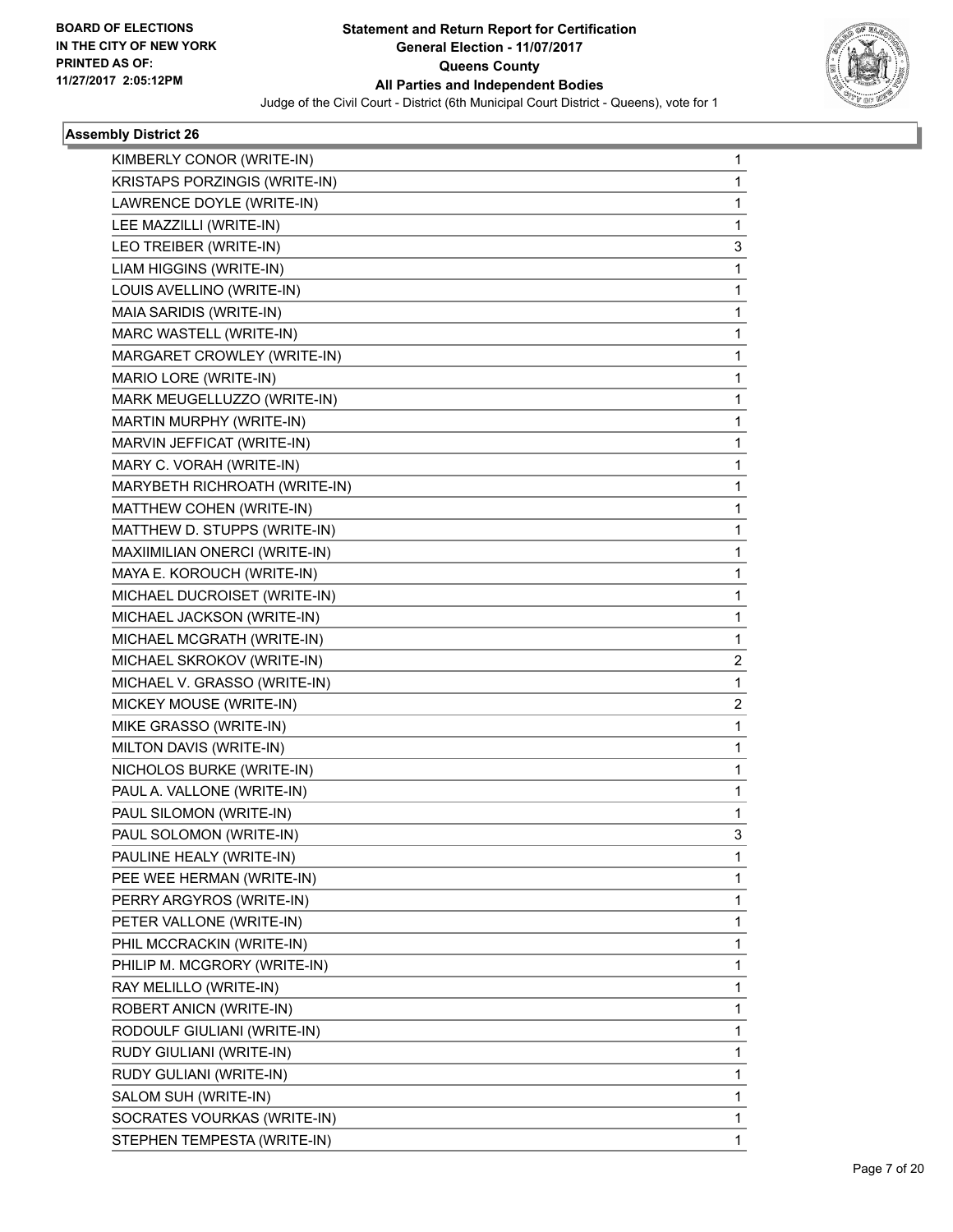

| SULLY SULLENBERGER (WRITE-IN)             |        |
|-------------------------------------------|--------|
| SUSAN SILVERMAN (WRITE-IN)                |        |
| SYLVIA LOPRATO (WRITE-IN)                 |        |
| T.J. BAINS (WRITE-IN)                     |        |
| TI PEI (WRITE-IN)                         |        |
| TOMMY RAMONE (WRITE-IN)                   |        |
| TONY PROVENZANO (WRITE-IN)                |        |
| UNATTRIBUTABLE WRITE-IN (WRITE-IN)        | 48     |
| UNCOUNTED WRITE-IN PER STATUTE (WRITE-IN) | 1      |
| VALERIE FLORE (WRITE-IN)                  | 1      |
| VIN FRIEDMAN (WRITE-IN)                   |        |
| VINCENT LINO (WRITE-IN)                   |        |
| <b>VINCENT TABONE (WRITE-IN)</b>          |        |
| VINCENZA LIBASCI (WRITE-IN)               |        |
| VJEKOSLAV RADOVCIC (WRITE-IN)             |        |
| WILLIAM BARLOW (WRITE-IN)                 |        |
| WILLIAM NORZIATA (WRITE-IN)               |        |
| WYATT GIBBONS (WRITE-IN)                  |        |
| ZAHA HADID (WRITE-IN)                     |        |
| <b>Total Votes</b>                        | 14,390 |
| Unrecorded                                | 9,410  |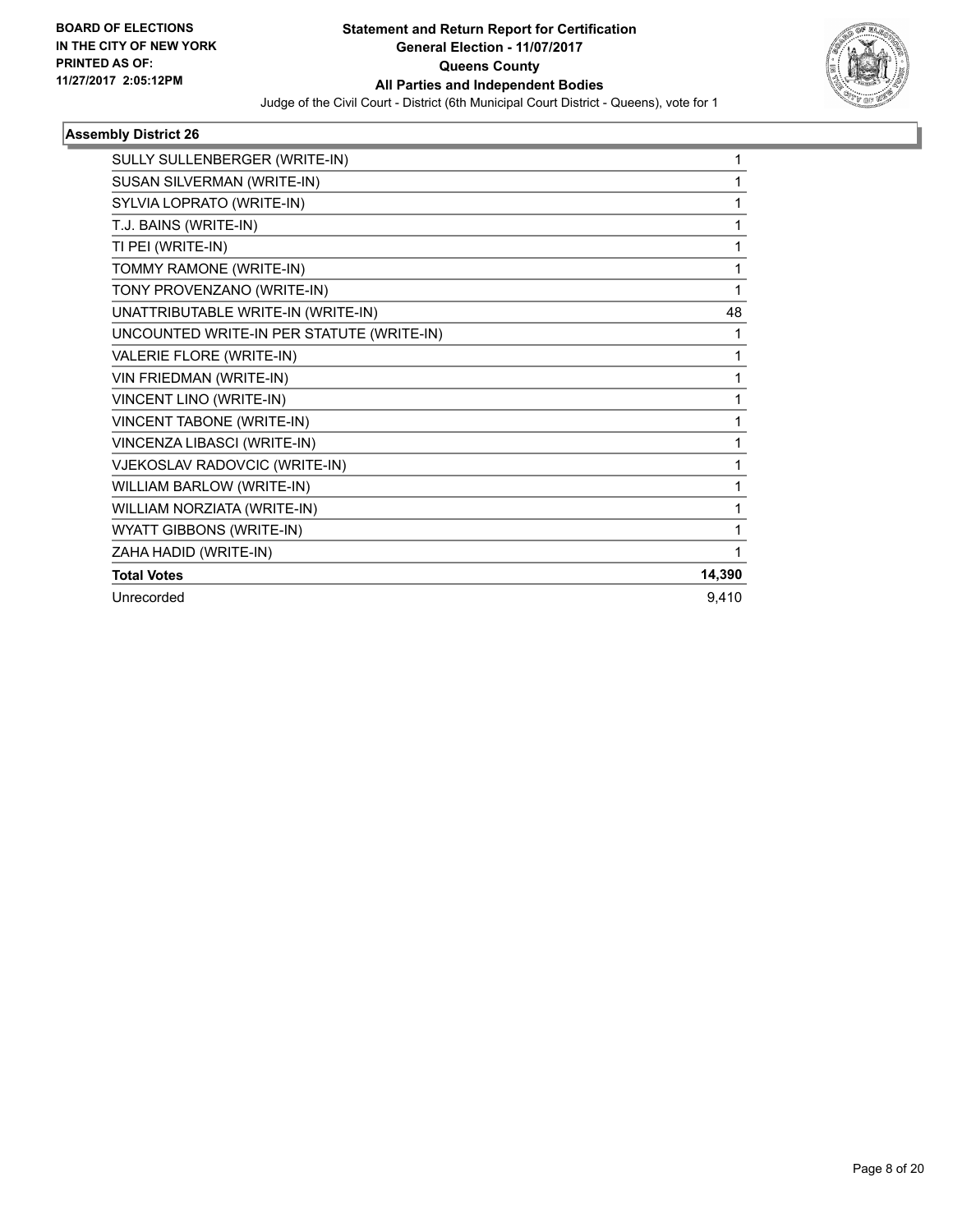

| PUBLIC COUNTER                                           | 8,448 |
|----------------------------------------------------------|-------|
| MANUALLY COUNTED EMERGENCY                               | 2     |
| ABSENTEE / MILITARY                                      | 296   |
| <b>AFFIDAVIT</b>                                         | 102   |
| <b>Total Ballots</b>                                     | 8,848 |
| Less - Inapplicable Federal/Special Presidential Ballots | 0     |
| <b>Total Applicable Ballots</b>                          | 8,848 |
| PHILLIP HOM (DEMOCRATIC)                                 | 5,566 |
| ADRIAN LADUCA (WRITE-IN)                                 | 2     |
| AKEEM BROWDER (WRITE-IN)                                 | 1     |
| ALBERT KONG (WRITE-IN)                                   | 1     |
| AMELIA DUNNE (WRITE-IN)                                  | 1     |
| ANDREW HELLER (WRITE-IN)                                 | 1     |
| BETZALEL HIRSCHHORN (WRITE-IN)                           | 3     |
| BILL BRADLEY (WRITE-IN)                                  | 1     |
| BRIAN JOSEPH COCAHIOLI (WRITE-IN)                        | 1     |
| BTZALEL HIRSCHHORN (WRITE-IN)                            | 2     |
| CHAIM KELLES (WRITE-IN)                                  | 1     |
| DARTH VADER (WRITE-IN)                                   | 1     |
| DAVID ELLIOT (WRITE-IN)                                  | 1     |
| DAVID FRENKEL (WRITE-IN)                                 | 1     |
| DAVID KRISCHER (WRITE-IN)                                | 1     |
| DAVID Z. SHEINFELD (WRITE-IN)                            | 1     |
| DAVID ZLOTNICK (WRITE-IN)                                | 1     |
| DUKE KASTRATI (WRITE-IN)                                 | 1     |
| ELEAZOR MAY (WRITE-IN)                                   | 1     |
| ELISHEVA WIENER (WRITE-IN)                               | 3     |
| ELIZABETH ANDERSON (WRITE-IN)                            | 1     |
| ESTHER SHERMAN (WRITE-IN)                                | 1     |
| <b>GEOFFREY METH (WRITE-IN)</b>                          | 1     |
| <b>ISSAC PACHT (WRITE-IN)</b>                            | 1     |
| JAMES KEVINS JR (WRITE-IN)                               | 2     |
| JOE LHOTA (WRITE-IN)                                     | 1     |
| JOHN BUA (WRITE-IN)                                      | 1     |
| JOHN C. DRAVES (WRITE-IN)                                | 1     |
| JON BLATT (WRITE-IN)                                     | 1     |
| JOSEAN ATCHISON (WRITE-IN)                               | 1     |
| JOSEPH NEOS (WRITE-IN)                                   | 1     |
| JOSEPH WALSH (WRITE-IN)                                  | 1     |
| JOSH TANZER (WRITE-IN)                                   | 1     |
| JUDGE JUDY (WRITE-IN)                                    | 1     |
| JUDITH SEIDLEIN (WRITE-IN)                               | 1     |
| KEITH RICHARDS (WRITE-IN)                                | 1     |
| MARK A. KOVACH (WRITE-IN)                                | 1     |
| MARK NIERMAN (WRITE-IN)                                  | 1     |
| MARTIN GOLDMAN (WRITE-IN)                                | 1     |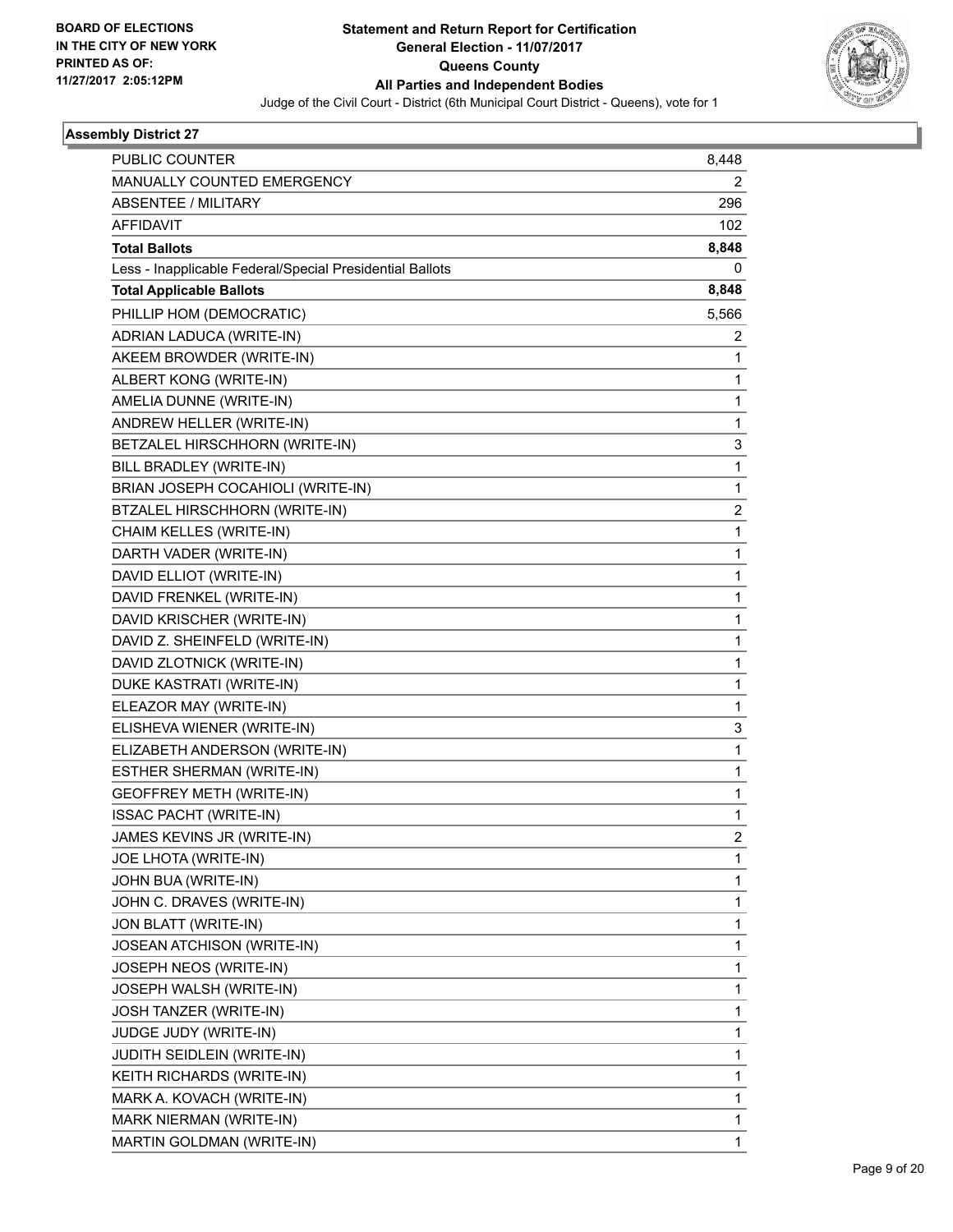

| MICHAEL MOORE (WRITE-IN)           |       |
|------------------------------------|-------|
| MICHAEL MUCHA (WRITE-IN)           | 1     |
| MICKEY MOUSE (WRITE-IN)            |       |
| <b>MORTON FORMAN (WRITE-IN)</b>    | 1     |
| ORION CHARLEBOIS (WRITE-IN)        | 1     |
| PETER BONELLI (WRITE-IN)           |       |
| RICHARD MILLA (WRITE-IN)           |       |
| ROBERT J. OLMSTED (WRITE-IN)       | 1     |
| ROBERT WOODSON (WRITE-IN)          | 1     |
| SAL F. ALBANESE (WRITE-IN)         | 1     |
| SCARLETT SUMMA (WRITE-IN)          |       |
| TARA HILL HOFFMAN (WRITE-IN)       |       |
| THEODORE KARABETSOS JR (WRITE-IN)  |       |
| UNATTRIBUTABLE WRITE-IN (WRITE-IN) | 21    |
| VICKIE PALADINO (WRITE-IN)         | 1     |
| YITZCHAK Z. SCHWARTZ (WRITE-IN)    | 1     |
| ZEANN WOOFONGTON (WRITE-IN)        |       |
| <b>Total Votes</b>                 | 5,648 |
| Unrecorded                         | 3,200 |
|                                    |       |

| PUBLIC COUNTER                                           | 40  |
|----------------------------------------------------------|-----|
| <b>MANUALLY COUNTED EMERGENCY</b>                        | 0   |
| ABSENTEE / MILITARY                                      | 140 |
| AFFIDAVIT                                                | 0   |
| <b>Total Ballots</b>                                     | 180 |
| Less - Inapplicable Federal/Special Presidential Ballots | 0   |
| <b>Total Applicable Ballots</b>                          | 180 |
| PHILLIP HOM (DEMOCRATIC)                                 | 97  |
| <b>Total Votes</b>                                       | 97  |
| Unrecorded                                               | 83  |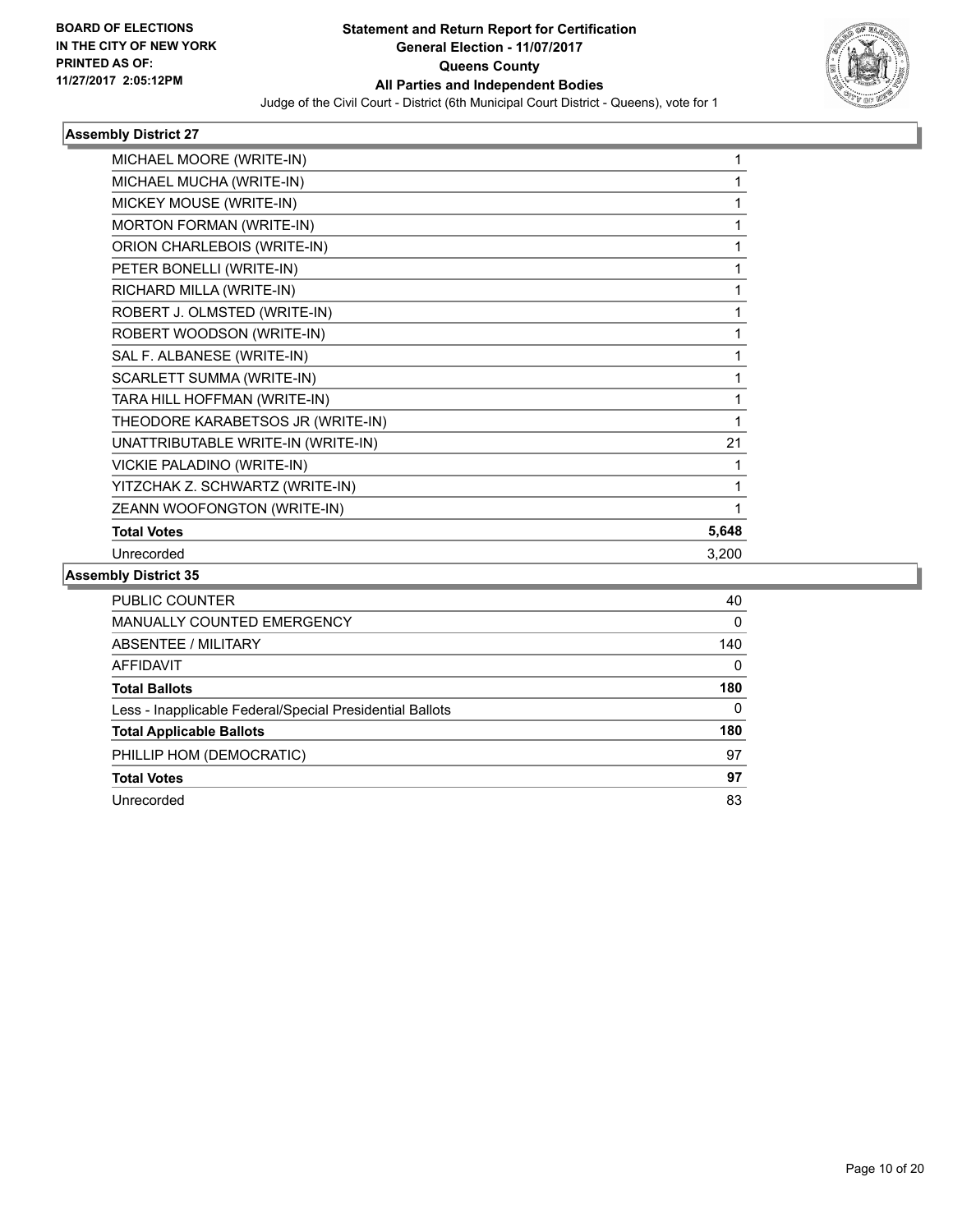

| PUBLIC COUNTER                                           | 9,647       |
|----------------------------------------------------------|-------------|
| MANUALLY COUNTED EMERGENCY                               | 0           |
| ABSENTEE / MILITARY                                      | 309         |
| AFFIDAVIT                                                | 67          |
| <b>Total Ballots</b>                                     | 10,023      |
| Less - Inapplicable Federal/Special Presidential Ballots | 0           |
| <b>Total Applicable Ballots</b>                          | 10,023      |
| PHILLIP HOM (DEMOCRATIC)                                 | 6,256       |
| ALICE WALKER (WRITE-IN)                                  | 1           |
| ALISON TAN (WRITE-IN)                                    | 1           |
| ALLISON TAN (WRITE-IN)                                   | 1           |
| ANTOLIN DUBIOS (WRITE-IN)                                | 2           |
| BILL VISCOVIC (WRITE-IN)                                 | 1           |
| <b>BRIAN KILMEADE (WRITE-IN)</b>                         | 1           |
| CHRISTOPHER GALLIGAN (WRITE-IN)                          | 1           |
| DAVE CALDWELL (WRITE-IN)                                 | 1           |
| DAVID KUANG (WRITE-IN)                                   | 1           |
| DENNIS BUTLER (WRITE-IN)                                 | 1           |
| DERRICK WILSON (WRITE-IN)                                | 1           |
| DIANA TORBARINA (WRITE-IN)                               | $\mathbf 1$ |
| DONALD TRUMP (WRITE-IN)                                  | 1           |
| EMILY GRIFFIN SHEAHAN (WRITE-IN)                         | 1           |
| EVERLY BROWN (WRITE-IN)                                  | 1           |
| <b>GAIL STEWART (WRITE-IN)</b>                           | 1           |
| <b>GEORGE PSARRAS (WRITE-IN)</b>                         | 1           |
| GEORGIOS PAPADOPOULOS (WRITE-IN)                         | 1           |
| JAMES E. MCNULTY (WRITE-IN)                              | 1           |
| JAMES J. TRIKAS (WRITE-IN)                               | 2           |
| JEFF WALSH (WRITE-IN)                                    | 2           |
| JENNIFER SCHUMAN (WRITE-IN)                              | 1           |
| JOEY DIAZ (WRITE-IN)                                     | 1           |
| JOHN FARRELL (WRITE-IN)                                  | 1           |
| JOHN RYAN (WRITE-IN)                                     | 1           |
| JON LIU (WRITE-IN)                                       | 1           |
| JUDGE JUDY (WRITE-IN)                                    | 1           |
| KEVIN JAMES (WRITE-IN)                                   | 1           |
| KEVIN LEE (WRITE-IN)                                     | 1           |
| KONSTANTINOS POALIDIS (WRITE-IN)                         | 1           |
| KROMBOPOVLOS MICHAEL (WRITE-IN)                          | 1           |
| LAURA MULHEARN (WRITE-IN)                                | 1           |
| LORRAINE FALCO (WRITE-IN)                                | 1           |
| LUX INTERIOR (WRITE-IN)                                  | 1           |
| MEI WONG (WRITE-IN)                                      | 1           |
| MELANIE MARY CARMONA (WRITE-IN)                          | 1           |
| MICHAEL MICHAEL (WRITE-IN)                               | 1           |
| MICKEY MOUSE (WRITE-IN)                                  | 3           |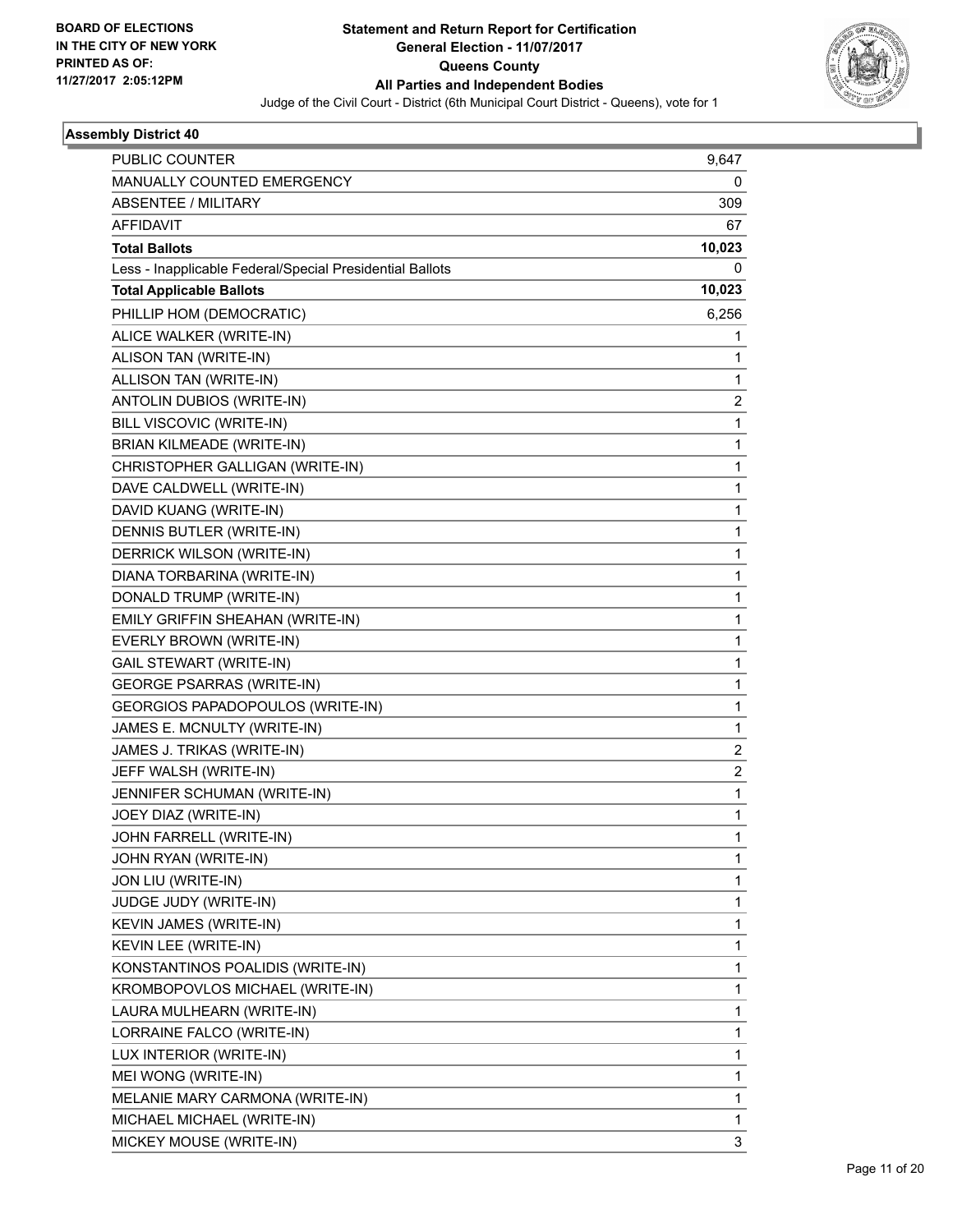

| MIKHAIL BACKUNIN (WRITE-IN)               | 1              |
|-------------------------------------------|----------------|
| NICOLAS CORRADO (WRITE-IN)                | 1              |
| PAUL GROZIANO (WRITE-IN)                  | 1              |
| PAUL KENNEDY (WRITE-IN)                   | 1              |
| PAUL VALLONE (WRITE-IN)                   | 1              |
| PERRY MASON (WRITE-IN)                    | 1              |
| PETER CARROZZO (WRITE-IN)                 | 1              |
| PETER KOO (WRITE-IN)                      | 1              |
| RAY CICCOLILLI (WRITE-IN)                 | 1              |
| ROBERT LINNERMANN (WRITE-IN)              | 1              |
| ROBERT REYNOLDS (WRITE-IN)                | 1              |
| ROBERT STEWART (WRITE-IN)                 | 1              |
| RUDY GIULIANI (WRITE-IN)                  | 1              |
| RUDY GUILIANI (WRITE-IN)                  | 1              |
| STEVE KAUFMAN (WRITE-IN)                  | 1              |
| THEODORE STAMAS (WRITE-IN)                | 1              |
| THERESA PALLADINO (WRITE-IN)              | 1              |
| THOMAS E. LIM (WRITE-IN)                  | 1              |
| UNATTRIBUTABLE WRITE-IN (WRITE-IN)        | 32             |
| UNCOUNTED WRITE-IN PER STATUTE (WRITE-IN) | $\overline{2}$ |
| WILLIAM KREGLER (WRITE-IN)                | 1              |
| <b>Total Votes</b>                        | 6,352          |
| Unrecorded                                | 3,671          |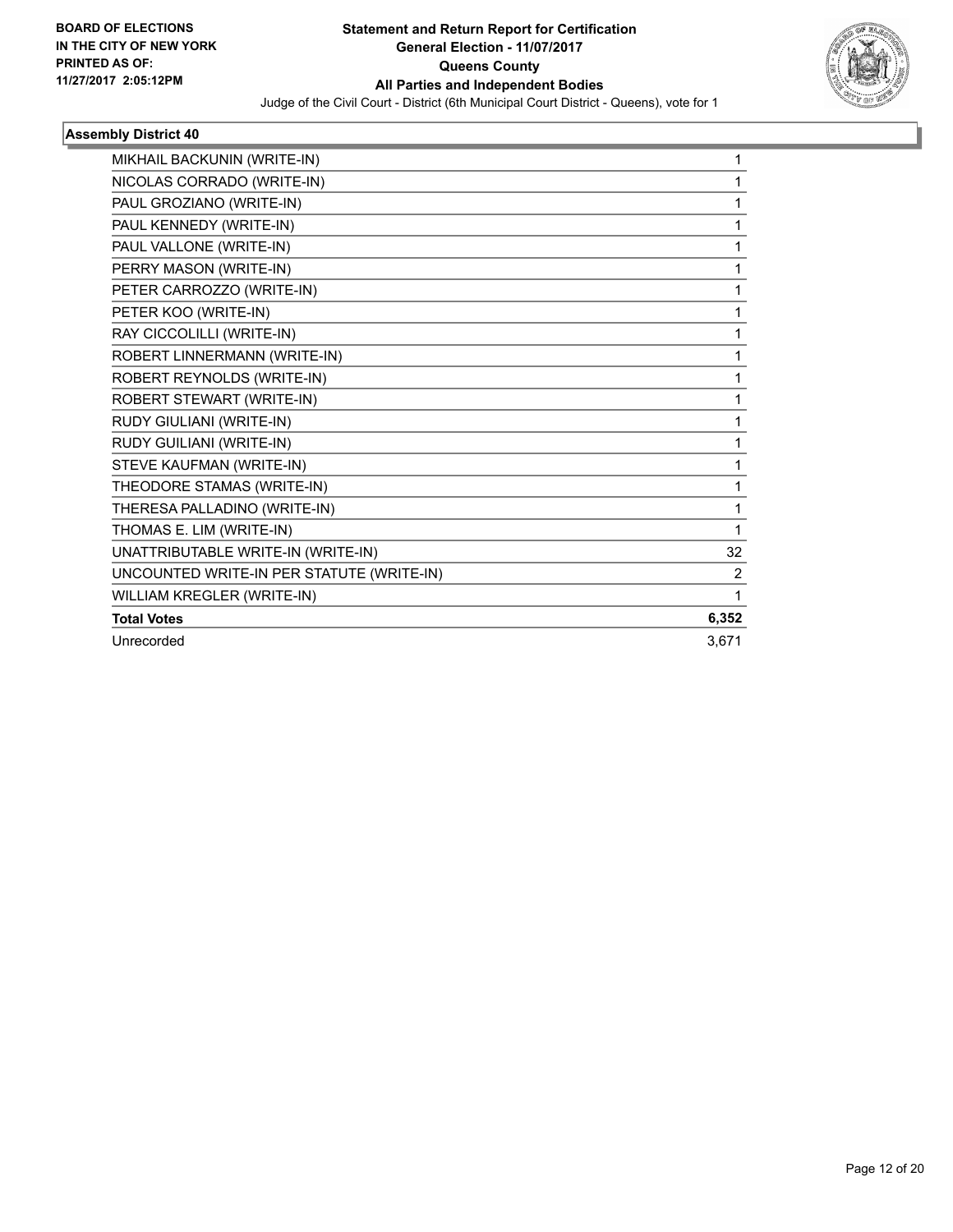

| <b>PUBLIC COUNTER</b>                                    | 58,175       |
|----------------------------------------------------------|--------------|
| MANUALLY COUNTED EMERGENCY                               | 3.           |
| <b>ABSENTEE / MILITARY</b>                               | 2,089        |
| AFFIDAVIT                                                | 440          |
| <b>Total Ballots</b>                                     | 60,707       |
| Less - Inapplicable Federal/Special Presidential Ballots | 0            |
| <b>Total Applicable Ballots</b>                          | 60,707       |
| PHILLIP HOM (DEMOCRATIC)                                 | 37,533       |
| AARON JUDGE (WRITE-IN)                                   | 3            |
| ABBEY F. GOLDSTEIN (WRITE-IN)                            | 1            |
| ADAM GOLDSMITH (WRITE-IN)                                | 1            |
| ADAM LOMBARDI (WRITE-IN)                                 | 1            |
| ADRIAN LADUCA (WRITE-IN)                                 | 2            |
| ADRIENNE DRUIETT (WRITE-IN)                              | 1            |
| ADRIENNE FOX (WRITE-IN)                                  | 1            |
| AKEEM BROWDER (WRITE-IN)                                 | $\mathbf{1}$ |
| AKHTEM ESATOR (WRITE-IN)                                 | 1            |
| ALBERT GALATAN (WRITE-IN)                                | 1            |
| ALBERT KONG (WRITE-IN)                                   | 1            |
| ALDO GASPERIN (WRITE-IN)                                 | 1            |
| ALESSANDRO CANICATTI (WRITE-IN)                          | 1            |
| ALEXANDER GEIS (WRITE-IN)                                | $\mathbf{1}$ |
| ALFRED AMATO (WRITE-IN)                                  | 1            |
| ALICE WALKER (WRITE-IN)                                  | 1            |
| ALISON JAMES (WRITE-IN)                                  | 1            |
| ALISON TAN (WRITE-IN)                                    | 1            |
| ALISSANDRO EDNICATTI (WRITE-IN)                          | 1            |
| ALLISON TAN (WRITE-IN)                                   | $\mathbf{1}$ |
| AMELIA DUNNE (WRITE-IN)                                  | 1            |
| ANADEL CANALE (WRITE-IN)                                 | 2            |
| ANDREW BOWMAN (WRITE-IN)                                 | 1            |
| ANDREW HELLER (WRITE-IN)                                 | 1            |
| ANGELA CALLAGHAN (WRITE-IN)                              | 1            |
| ANNA HISHTYER (WRITE-IN)                                 | 1            |
| ANNE-MARIO BAVMIS (WRITE-IN)                             | 1            |
| ANTHONY WEINER (WRITE-IN)                                | 1            |
| ANTOLIN DUBIOS (WRITE-IN)                                | 2            |
| ANTONIA D'AGUANNO (WRITE-IN)                             | 1            |
| ANTONIN SCALIA (WRITE-IN)                                | 1            |
| ARMEN ALIANIKAN (WRITE-IN)                               | 1            |
| <b>BARRY MILANO (WRITE-IN)</b>                           | 1            |
| BART SIMPSON (WRITE-IN)                                  | 1            |
| BERT FERTZ (WRITE-IN)                                    | 1            |
| BETTY WHITE (WRITE-IN)                                   | 1            |
| BETZALEL HIRSCHHORN (WRITE-IN)                           | 3            |
| <b>BIAGIO PILATO (WRITE-IN)</b>                          | 1            |
|                                                          |              |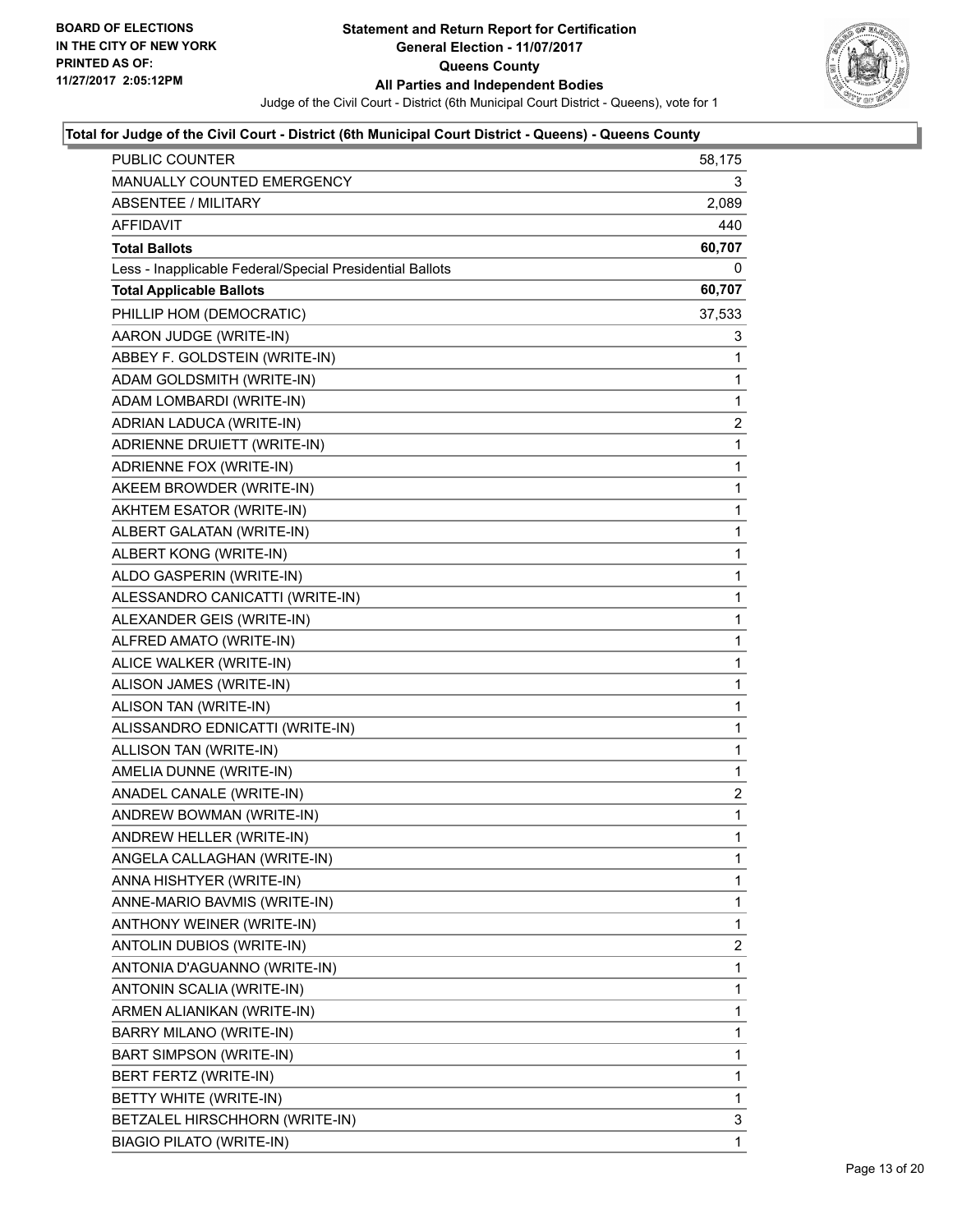

| BILL BRADLEY (WRITE-IN)           | $\mathbf{1}$   |
|-----------------------------------|----------------|
| BILL VISCOVIC (WRITE-IN)          | $\mathbf{2}$   |
| <b>BO DIETL (WRITE-IN)</b>        | 4              |
| <b>BRIAN HOLMAN (WRITE-IN)</b>    | 1              |
| BRIAN JOSEPH COCAHIOLI (WRITE-IN) | 1              |
| <b>BRIAN KILMEADE (WRITE-IN)</b>  | 1              |
| <b>BRIAN PHILLIPS (WRITE-IN)</b>  | 1              |
| BRIAN S. SOKOLOFF (WRITE-IN)      | 1              |
| <b>BRUCE BARONOFF (WRITE-IN)</b>  | 1              |
| <b>BRUCE PRAVDA (WRITE-IN)</b>    | 1              |
| <b>BRUCE WILLIS (WRITE-IN)</b>    | 1              |
| BTZALEL HIRSCHHORN (WRITE-IN)     | 2              |
| CAROLYN HABEL (WRITE-IN)          | 1              |
| CHAIM KELLES (WRITE-IN)           | 1              |
| CHRISTOPHER GALLIGAN (WRITE-IN)   | 1              |
| CHRISTOPHER PRIOR (WRITE-IN)      | 1              |
| CHRISTOS PAPPAS (WRITE-IN)        | 1              |
| CLARENCE KONG (WRITE-IN)          | 1              |
| CORINNGS WEISBERG (WRITE-IN)      | 1              |
| CRAIG SACHS (WRITE-IN)            | $\mathbf{2}$   |
| DAN MCLAUGHLIN (WRITE-IN)         | $\overline{2}$ |
| DANIEL O'CONNER (WRITE-IN)        | 1              |
| DANIEL SILVARDRON (WRITE-IN)      | 1              |
| DANIEL WALSH (WRITE-IN)           | 1              |
| DARTH VADER (WRITE-IN)            | 1              |
| DAVE CALDWELL (WRITE-IN)          | 1              |
| DAVID CONNER (WRITE-IN)           | 1              |
| DAVID DUHAN (WRITE-IN)            | 1              |
| DAVID EDWARD LEVY (WRITE-IN)      | 1              |
| DAVID ELLIOT (WRITE-IN)           | $\overline{2}$ |
| DAVID FRENKEL (WRITE-IN)          | 1              |
| DAVID KRISCHER (WRITE-IN)         | 1              |
| DAVID KUANG (WRITE-IN)            | 1              |
| DAVID RIANIO (WRITE-IN)           | 1              |
| DAVID STANOLVICH (WRITE-IN)       | 1              |
| DAVID Z. SHEINFELD (WRITE-IN)     | 1              |
| DAVID ZLOTNICK (WRITE-IN)         | 1              |
| DENNIS BUTLER (WRITE-IN)          | 1              |
| DENNIS KARLIS (WRITE-IN)          | 1              |
| DEREK KOZLOWSKI (WRITE-IN)        | 1              |
| DERRICK WILSON (WRITE-IN)         | 1              |
| DIANA TORBARINA (WRITE-IN)        | 1              |
| DIO BRANDO (WRITE-IN)             | 1              |
| DOM DADDIO (WRITE-IN)             | 1              |
| DONALD TRUMP (WRITE-IN)           | 6              |
| DONALD TRUMP JR (WRITE-IN)        | 1              |
|                                   |                |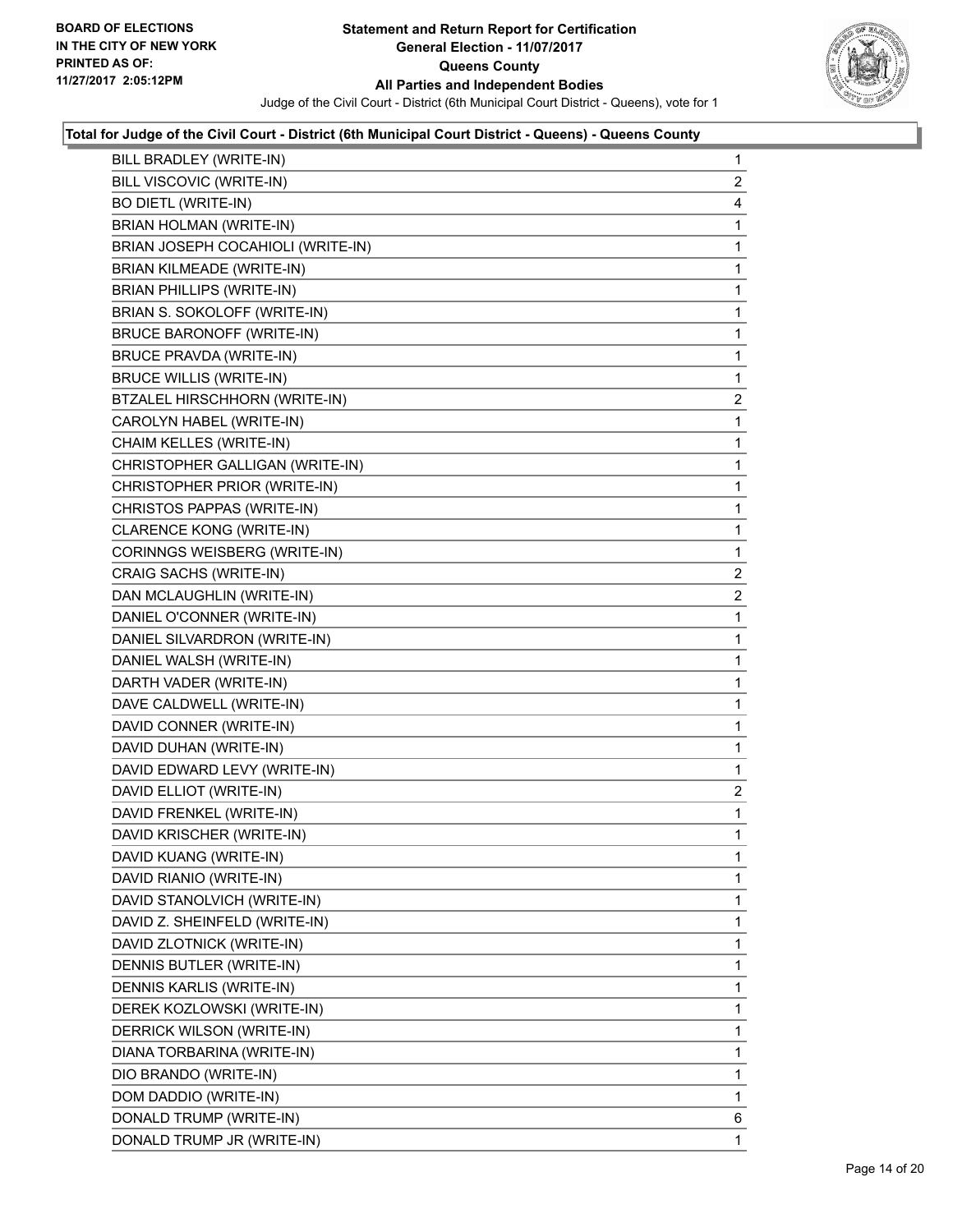

| DONNA NEWBAWER (WRITE-IN)           | $\mathbf 1$    |
|-------------------------------------|----------------|
| DOUGLAS MICHAELS (WRITE-IN)         | 1              |
| DUKE KASTRATI (WRITE-IN)            | 1              |
| EDWARD SHOUDEN (WRITE-IN)           | 1              |
| EGIDIO TONITTO (WRITE-IN)           | 1              |
| EILEEN MCDONOUGH (WRITE-IN)         | 1              |
| ELEAZOR MAY (WRITE-IN)              | 1              |
| ELIJAH GREEN (WRITE-IN)             | 1              |
| ELIO FORCINA (WRITE-IN)             | 1              |
| ELISHEVA WIENER (WRITE-IN)          | 3              |
| ELIZABETH ANDERSON (WRITE-IN)       | 1              |
| ELIZABETH GREEN (WRITE-IN)          | 1              |
| ELLIE REILLY (WRITE-IN)             | 1              |
| ELLIOT NADER (WRITE-IN)             | 1              |
| EMILY GRIFFIN SHEAHAN (WRITE-IN)    | 1              |
| ESTHER SHERMAN (WRITE-IN)           | 1              |
| EVERLY BROWN (WRITE-IN)             | 1              |
| FELICE LEPORE (WRITE-IN)            | 1              |
| FERNANDO A. CANDIA (WRITE-IN)       | 1              |
| FERNANDO VITTIGLIO (WRITE-IN)       | 1              |
| FRANK PADAVAN (WRITE-IN)            | 4              |
| FRANK SHERIDAN (WRITE-IN)           | 1              |
| FRED SILVESTRE (WRITE-IN)           | 1              |
| <b>GAIL STEWART (WRITE-IN)</b>      | 1              |
| <b>GEOFFREY ATKINS (WRITE-IN)</b>   | 1              |
| <b>GEOFFREY METH (WRITE-IN)</b>     | 1              |
| <b>GEORGE DIETZ (WRITE-IN)</b>      | 1              |
| GEORGE E. COYOY (WRITE-IN)          | 1              |
| <b>GEORGE GEONGIADES (WRITE-IN)</b> | 2              |
| <b>GEORGE LEVY (WRITE-IN)</b>       | 1              |
| <b>GEORGE PSARRAS (WRITE-IN)</b>    | 1              |
| GEORGIOS PAPADOPOULOS (WRITE-IN)    | 1              |
| <b>GERARD J CASH (WRITE-IN)</b>     | 1              |
| GIL WINOKUR (WRITE-IN)              | $\overline{2}$ |
| <b>GONG XINGAN (WRITE-IN)</b>       | 1              |
| <b>GREG POPOVICH (WRITE-IN)</b>     | 1              |
| GREGORY LACHAGA (WRITE-IN)          | 2              |
| GREGORY LASAK (WRITE-IN)            | 1              |
| HADIN NURDIN (WRITE-IN)             | 1              |
| HARRY MORDSIMAN (WRITE-IN)          | 1              |
| HARRY SASSO (WRITE-IN)              | 1              |
| HENERY A. EHRHARDT (WRITE-IN)       | 1              |
| HOMER SIMPSON (WRITE-IN)            | 3              |
| HOWARD STERN (WRITE-IN)             | 1              |
| IGNATIUS LABARBERA (WRITE-IN)       | 1              |
| IMRAN RIFFAT (WRITE-IN)             | 1              |
|                                     |                |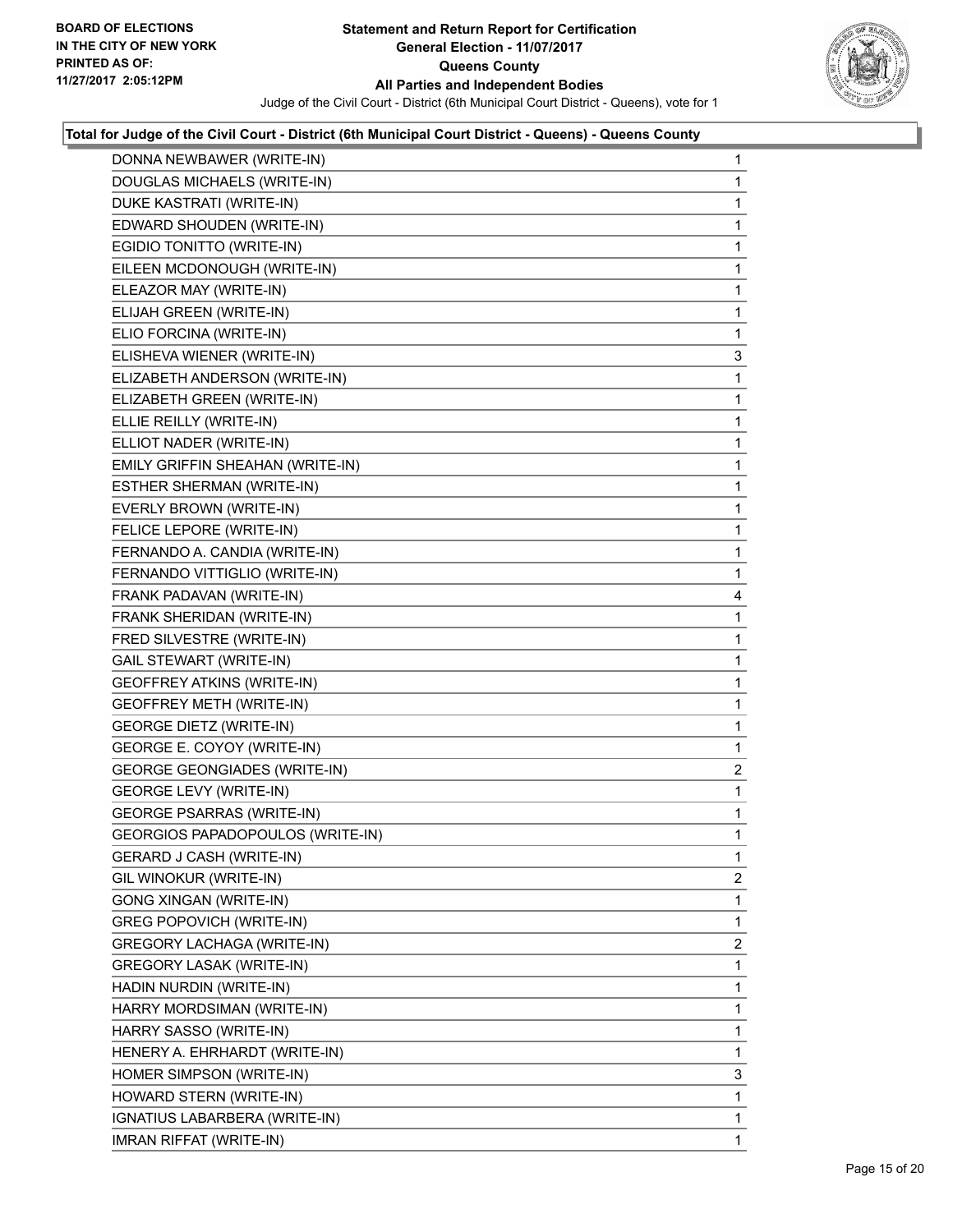

| IRA STURMAN (WRITE-IN)           | 1 |
|----------------------------------|---|
| <b>ISSAC PACHT (WRITE-IN)</b>    | 1 |
| IVAN CARLIN (WRITE-IN)           | 1 |
| JAME T. GARVEY JR (WRITE-IN)     | 1 |
| JAMES COYLE (WRITE-IN)           | 2 |
| JAMES E. MCNULTY (WRITE-IN)      | 1 |
| JAMES HUANG (WRITE-IN)           | 1 |
| JAMES J. TRIKAS (WRITE-IN)       | 2 |
| JAMES KEVINS JR (WRITE-IN)       | 2 |
| <b>JAMES SICILIAN (WRITE-IN)</b> | 1 |
| JARED OCK (WRITE-IN)             | 1 |
| JASON MEDFU (WRITE-IN)           | 1 |
| JEANINE PIRRO (WRITE-IN)         | 3 |
| JEFF WALSH (WRITE-IN)            | 2 |
| JEHOUL SCHULK (WRITE-IN)         | 1 |
| JENNIFER LIPPEMON (WRITE-IN)     | 1 |
| JENNIFER SCHUMAN (WRITE-IN)      | 1 |
| JIMMY KIMMEL (WRITE-IN)          | 1 |
| JOANNE WATTERS (WRITE-IN)        | 1 |
| JODI ORLOW-MACKOFF (WRITE-IN)    | 1 |
| JOE LHOTA (WRITE-IN)             | 1 |
| JOE LICALZI (WRITE-IN)           | 1 |
| JOE MONTALVO (WRITE-IN)          | 1 |
| JOEL BLUMENFELD (WRITE-IN)       | 1 |
| JOEY DIAZ (WRITE-IN)             | 1 |
| JOHN BELLO (WRITE-IN)            | 1 |
| JOHN BUA (WRITE-IN)              | 1 |
| JOHN C. DRAVES (WRITE-IN)        | 1 |
| JOHN DOE (WRITE-IN)              | 1 |
| JOHN F. CAKY (WRITE-IN)          | 1 |
| JOHN F. SCHUNITY (WRITE-IN)      | 1 |
| JOHN FARRELL (WRITE-IN)          | 1 |
| JOHN KALATIS (WRITE-IN)          | 1 |
| JOHN KUSTAUOS (WRITE-IN)         | 1 |
| JOHN L. JANCE (WRITE-IN)         | 1 |
| JOHN LATELLA (WRITE-IN)          | 1 |
| JOHN P DEPALMA (WRITE-IN)        | 1 |
| JOHN RYAN (WRITE-IN)             | 1 |
| JOHN T PAPPAS (WRITE-IN)         | 1 |
| JOHN T. PAPPAS (WRITE-IN)        | 1 |
| JOHN YACOVONN (WRITE-IN)         | 1 |
| JON BLATT (WRITE-IN)             | 1 |
| JON LIU (WRITE-IN)               | 1 |
| JORGE I MONTOYA (WRITE-IN)       | 1 |
| JOSEAN ATCHISON (WRITE-IN)       | 1 |
| JOSEPH CHIANTELLA (WRITE-IN)     | 1 |
|                                  |   |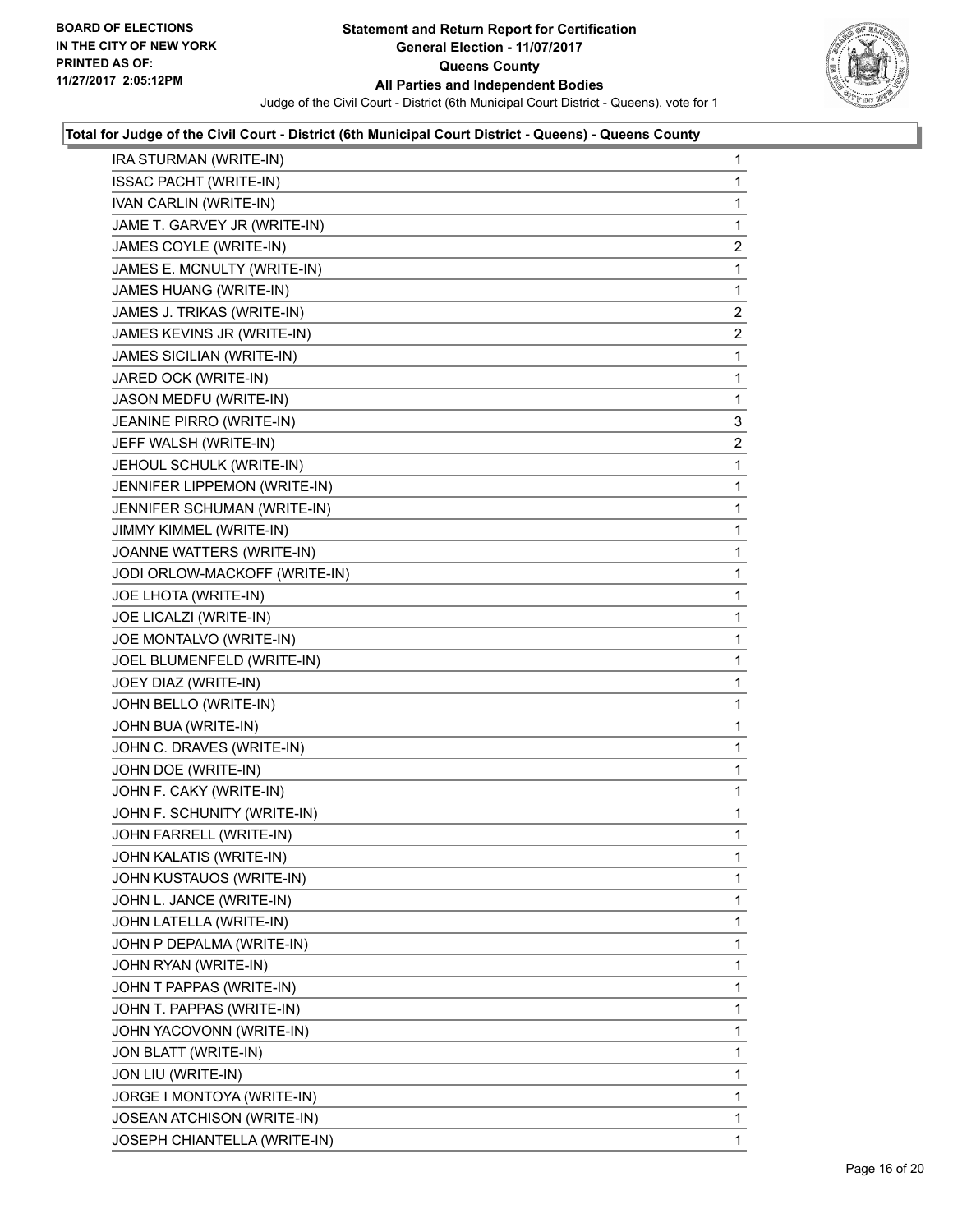

| JOSEPH D. EARL (WRITE-IN)          | 1              |
|------------------------------------|----------------|
| JOSEPH F. KASPER (WRITE-IN)        | 3              |
| JOSEPH MATTONE (WRITE-IN)          | 1              |
| JOSEPH NEOS (WRITE-IN)             | 1              |
| JOSEPH PAPAZISSIS (WRITE-IN)       | 1              |
| JOSEPH R. CONCANNON (WRITE-IN)     | 1              |
| JOSEPH WALSH (WRITE-IN)            | 1              |
| JOSH TANZER (WRITE-IN)             | 1              |
| JUDGE JUDY (WRITE-IN)              | 4              |
| JUDGE NAPOLITANO (WRITE-IN)        | 1              |
| JUDITH SEIDLEIN (WRITE-IN)         | 1              |
| JUDY SMITH (WRITE-IN)              | 1              |
| JUSTICE FLARENCE THOMAS (WRITE-IN) | 1              |
| JUSTIN GRILL (WRITE-IN)            | 1              |
| KATHERINE GERACI (WRITE-IN)        | 1              |
| KATHLEEN N. DOHERTY (WRITE-IN)     | $\overline{a}$ |
| KEITH RICHARDS (WRITE-IN)          | 1              |
| KEN STEIN (WRITE-IN)               | 1              |
| KEVIN JAMES (WRITE-IN)             | 1              |
| KEVIN LEE (WRITE-IN)               | 1              |
| KEVIN ZEH (WRITE-IN)               | 1              |
| KIM JONG UN (WRITE-IN)             | 1              |
| KIMBERLY CONOR (WRITE-IN)          | 1              |
| KONSTANTINOS POALIDIS (WRITE-IN)   | 1              |
| KRISTAPS PORZINGIS (WRITE-IN)      | 1              |
| KROMBOPOVLOS MICHAEL (WRITE-IN)    | 1              |
| LAURA MULHEARN (WRITE-IN)          | 1              |
| LAWRENCE DOYLE (WRITE-IN)          | 1              |
| LEE BABBIN (WRITE-IN)              | 1              |
| LEE FAGAN (WRITE-IN)               | 1              |
| LEE MAZZILLI (WRITE-IN)            | 1              |
| LEO TREIBER (WRITE-IN)             | 3              |
| LIAM HIGGINS (WRITE-IN)            | 1              |
| LILIA BALASKOS (WRITE-IN)          | 1              |
| LORRAINE FALCO (WRITE-IN)          | 1              |
| LOUIS AVELLINO (WRITE-IN)          | 1              |
| LOUIS RUSSO (WRITE-IN)             | 1              |
| LOURDES VENTURA (WRITE-IN)         | 1              |
| LUX INTERIOR (WRITE-IN)            | 1              |
| MAIA SARIDIS (WRITE-IN)            | 1              |
| MARC WASTELL (WRITE-IN)            | 1              |
| MARGARET CROWLEY (WRITE-IN)        | 1              |
| MARIO LORE (WRITE-IN)              | 1              |
| MARK A. KOVACH (WRITE-IN)          | 1              |
| MARK MEUGELLUZZO (WRITE-IN)        | 1              |
| MARK NIERMAN (WRITE-IN)            | 1              |
|                                    |                |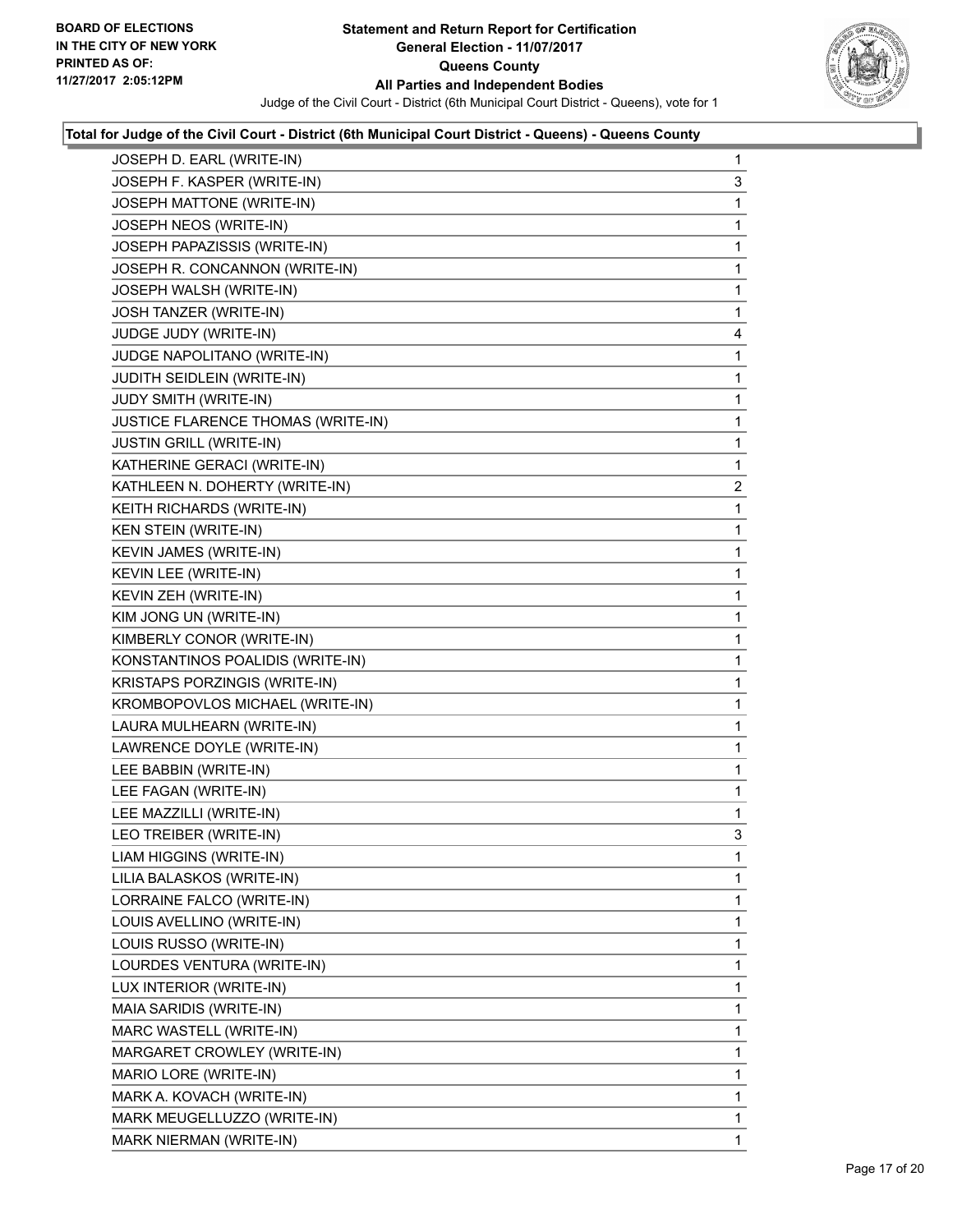

| MARTIN GOLDMAN (WRITE-IN)       | 1              |
|---------------------------------|----------------|
| MARTIN MURPHY (WRITE-IN)        | 1              |
| MARVIN JEFFICAT (WRITE-IN)      | 1              |
| MARY BESHEVE GALLO (WRITE-IN)   | 1              |
| MARY C. VORAH (WRITE-IN)        | 1              |
| MARYBETH RICHROATH (WRITE-IN)   | $\mathbf{1}$   |
| MATTHEW COHEN (WRITE-IN)        | 1              |
| MATTHEW D. STUPPS (WRITE-IN)    | 1              |
| MAXIIMILIAN ONERCI (WRITE-IN)   | 1              |
| MAYA E. KOROUCH (WRITE-IN)      | 1              |
| MEI WONG (WRITE-IN)             | 1              |
| MELANIE MARY CARMONA (WRITE-IN) | $\mathbf{1}$   |
| MICHAEL DUCROISET (WRITE-IN)    | 1              |
| MICHAEL J FARELI (WRITE-IN)     | 1              |
| MICHAEL JACKSON (WRITE-IN)      | 1              |
| MICHAEL MCGRATH (WRITE-IN)      | 1              |
| MICHAEL MICHAEL (WRITE-IN)      | 1              |
| MICHAEL MOORE (WRITE-IN)        | $\mathbf{1}$   |
| MICHAEL MUCHA (WRITE-IN)        | 1              |
| MICHAEL NICOBSI (WRITE-IN)      | 1              |
| MICHAEL R PRESCIA (WRITE-IN)    | 1              |
| MICHAEL SKROKOV (WRITE-IN)      | $\overline{a}$ |
| MICHAEL V. GRASSO (WRITE-IN)    | 1              |
| MICKEY MOUSE (WRITE-IN)         | 9              |
| MIKE GRASSO (WRITE-IN)          | 1              |
| MIKHAIL BACKUNIN (WRITE-IN)     | 1              |
| MILTON DAVIS (WRITE-IN)         | 1              |
| MILTON FLOREZ (WRITE-IN)        | 1              |
| MINNIE MOUSE (WRITE-IN)         | 1              |
| MORTON FORMAN (WRITE-IN)        | $\mathbf{1}$   |
| NATHAN TENENBAUM (WRITE-IN)     | 1              |
| NECHAMA PEIKES (WRITE-IN)       | $\overline{2}$ |
| NEIL HECHT (WRITE-IN)           | 1              |
| NICHOLAS B. GULOTTA (WRITE-IN)  | 1              |
| NICHOLAS SEMOS (WRITE-IN)       | 1              |
| NICHOLOS BURKE (WRITE-IN)       | 1              |
| NICOLAS CORRADO (WRITE-IN)      | 1              |
| NUNZIO ARIANO (WRITE-IN)        | 1              |
| ORION CHARLEBOIS (WRITE-IN)     | 1              |
| OWEN KIETZIES (WRITE-IN)        | 1              |
| PAUL A. VALLONE (WRITE-IN)      | 1              |
| PAUL GROZIANO (WRITE-IN)        | 1              |
| PAUL KENNEDY (WRITE-IN)         | 1              |
| PAUL SILOMON (WRITE-IN)         | 1              |
| PAUL SOLOMON (WRITE-IN)         | 3              |
| PAUL VALLONE (WRITE-IN)         | 1              |
|                                 |                |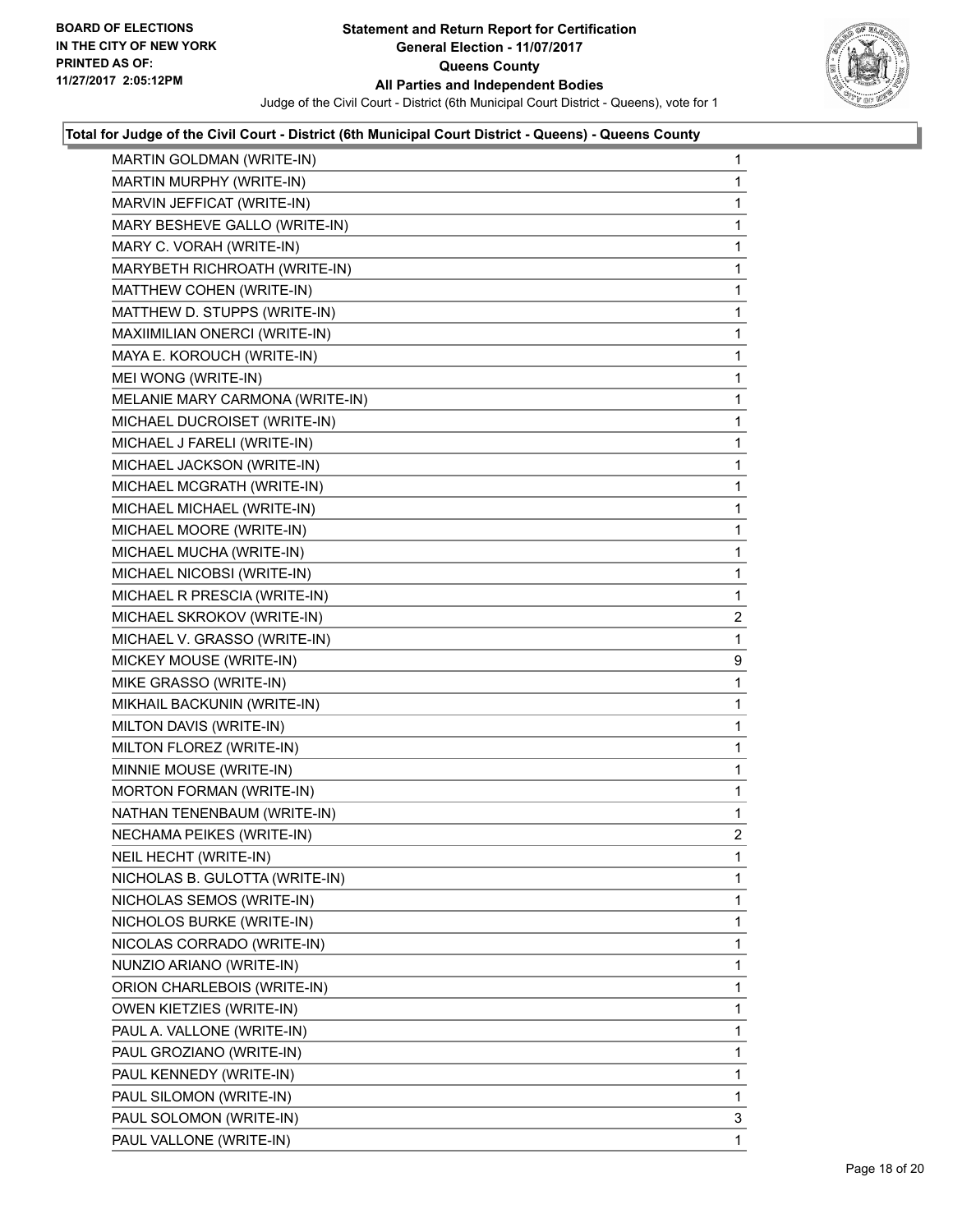

| PAULINE HEALY (WRITE-IN)          | $\mathbf 1$    |
|-----------------------------------|----------------|
| PEARL NORDLICHT (WRITE-IN)        | 1              |
| PEE WEE HERMAN (WRITE-IN)         | 1              |
| PERRY ARGYROS (WRITE-IN)          | 1              |
| PERRY MASON (WRITE-IN)            | 1              |
| PETER BONELLI (WRITE-IN)          | 1              |
| PETER CARROZZO (WRITE-IN)         | 1              |
| PETER KOO (WRITE-IN)              | 1              |
| PETER VALLONE (WRITE-IN)          | 1              |
| PHIL MCCRACKIN (WRITE-IN)         | 1              |
| PHILIP M. MCGRORY (WRITE-IN)      | 1              |
| QI JIANG (WRITE-IN)               | 1              |
| RAY CICCOLILLI (WRITE-IN)         | 1              |
| RAY MELILLO (WRITE-IN)            | 1              |
| RICHARD MILLA (WRITE-IN)          | 1              |
| RICKY BURNES (WRITE-IN)           | 1              |
| ROBERT ANICN (WRITE-IN)           | 1              |
| ROBERT DEROSA (WRITE-IN)          | 1              |
| ROBERT HARPER (WRITE-IN)          | 1              |
| ROBERT J. OLMSTED (WRITE-IN)      | 1              |
| ROBERT LINNERMANN (WRITE-IN)      | 1              |
| ROBERT REYNOLDS (WRITE-IN)        | 1              |
| ROBERT STEWART (WRITE-IN)         | 1              |
| ROBERT WOODSON (WRITE-IN)         | 1              |
| RODOULF GIULIANI (WRITE-IN)       | 1              |
| RONALD HUZAR (WRITE-IN)           | 1              |
| RORY I. LANCMAN (WRITE-IN)        | 1              |
| RUDY GIULIANI (WRITE-IN)          | 5              |
| RUDY GUILIANI (WRITE-IN)          | $\overline{2}$ |
| RUDY GULIANI (WRITE-IN)           | $\overline{c}$ |
| SAL F. ALBANESE (WRITE-IN)        | 1              |
| SALOM SUH (WRITE-IN)              | 1              |
| SCARLETT SUMMA (WRITE-IN)         | 1              |
| SCOTT NAGY (WRITE-IN)             | 1              |
| SOCRATES VOURKAS (WRITE-IN)       | 1              |
| SRULY PEIHES (WRITE-IN)           | 1              |
| STEPHEN TEMPESTA (WRITE-IN)       | 1              |
| STEVE KAUFMAN (WRITE-IN)          | 1              |
| STEVEN WHITE (WRITE-IN)           | 1              |
| SULLY SULLENBERGER (WRITE-IN)     | 1              |
| SUSAN SILVERMAN (WRITE-IN)        | 1              |
| SYLVIA LOPRATO (WRITE-IN)         | 1              |
| T.J. BAINS (WRITE-IN)             | 1              |
| TARA HILL HOFFMAN (WRITE-IN)      | 1              |
| TED RELIGIANNIS (WRITE-IN)        | 1              |
| THEODORE KARABETSOS JR (WRITE-IN) | 1              |
|                                   |                |